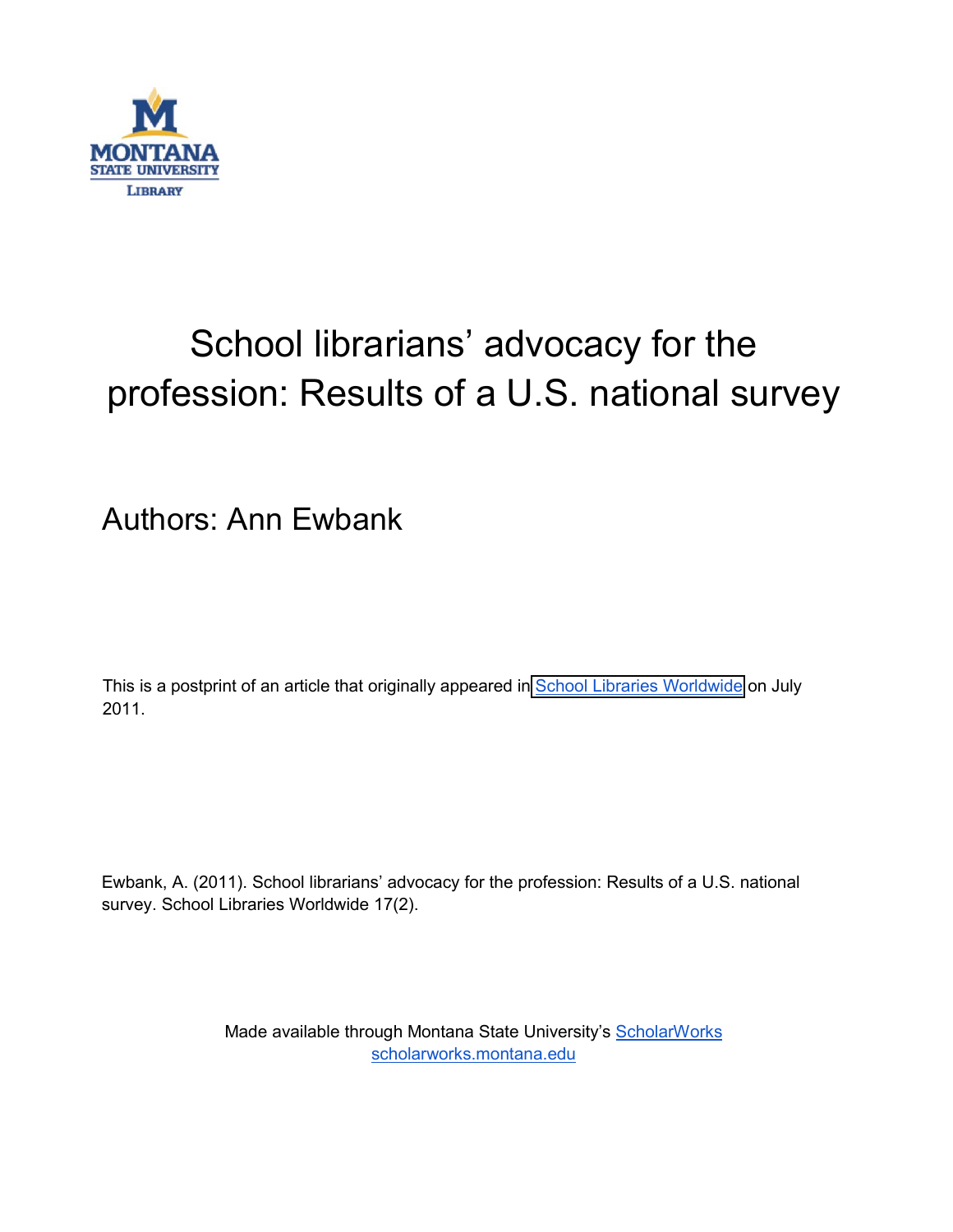## **School librarians' advocacy for the profession: Results of a U.S. national survey**

**Ann Dutton Ewbank** *Arizona State University*

> *As a result of eliminations in school librarian positions due to funding reductions in schools and school districts across the United States, library associations encourage school librarians to advocate for the profession. A U.S. national survey of 381 school librarians investigated present advocacy efforts, needs, obstacles, and successful methods. An overwhelming majority of school librarians believe that advocacy for the profession is important. Only half of the respondents reported engaging in advocacy activities. Respondents who reported position or funding threats were more likely to advocate and perceive a greater level of success in their advocacy efforts. The most frequent obstacles to advocacy were lack of time and lack of awareness. Future research should investigate advocacy impact on decision-making. Library associations are challenged to motivate school librarians to engage in the process of advocacy.*

### **Introduction**

In the past several years, the number of school librarians in the United States has greatly diminished. Currently, only 60% of K-12 public schools employ a state certified librarian (American Libraries, 2007). These eliminations prompted the American Library Association (ALA) to appoint a special Task Force on the Status of School Libraries. Since the adoption of its report (ALA, 2005) ALA and the American Association of School Librarians (AASL) launched several initiatives to advocate for a state-certified librarian in every public school. For example, AASL created an Advocacy Toolkit (2006), and the ALA's policy-making Council adopted several resolutions on various aspects of school libraries including responses to position and funding elimination.

ALA and AASL's most ambitious school library advocacy activity to date is the improvement of school library activities under the federal Elementary and Secondary Education Act (also known as the No Child Left Behind Act of 2001). These improvements include maintaining dedicated funding for the Improving Literacy through School Libraries program, establishing state goals of having a school library staffed by a state-licensed school librarian in each public school, and allowing state and local professional development funds to be used for recruiting and training school librarians, also known as the SKILLs Act (AASL, 2010).

As a result of these position eliminations, library associations encourage school librarians to advocate for the profession. This study examines how school librarians advocate for the profession, as well as their advocacy needs, perceived obstacles to advocacy, and the importance of advocacy to the future of the profession.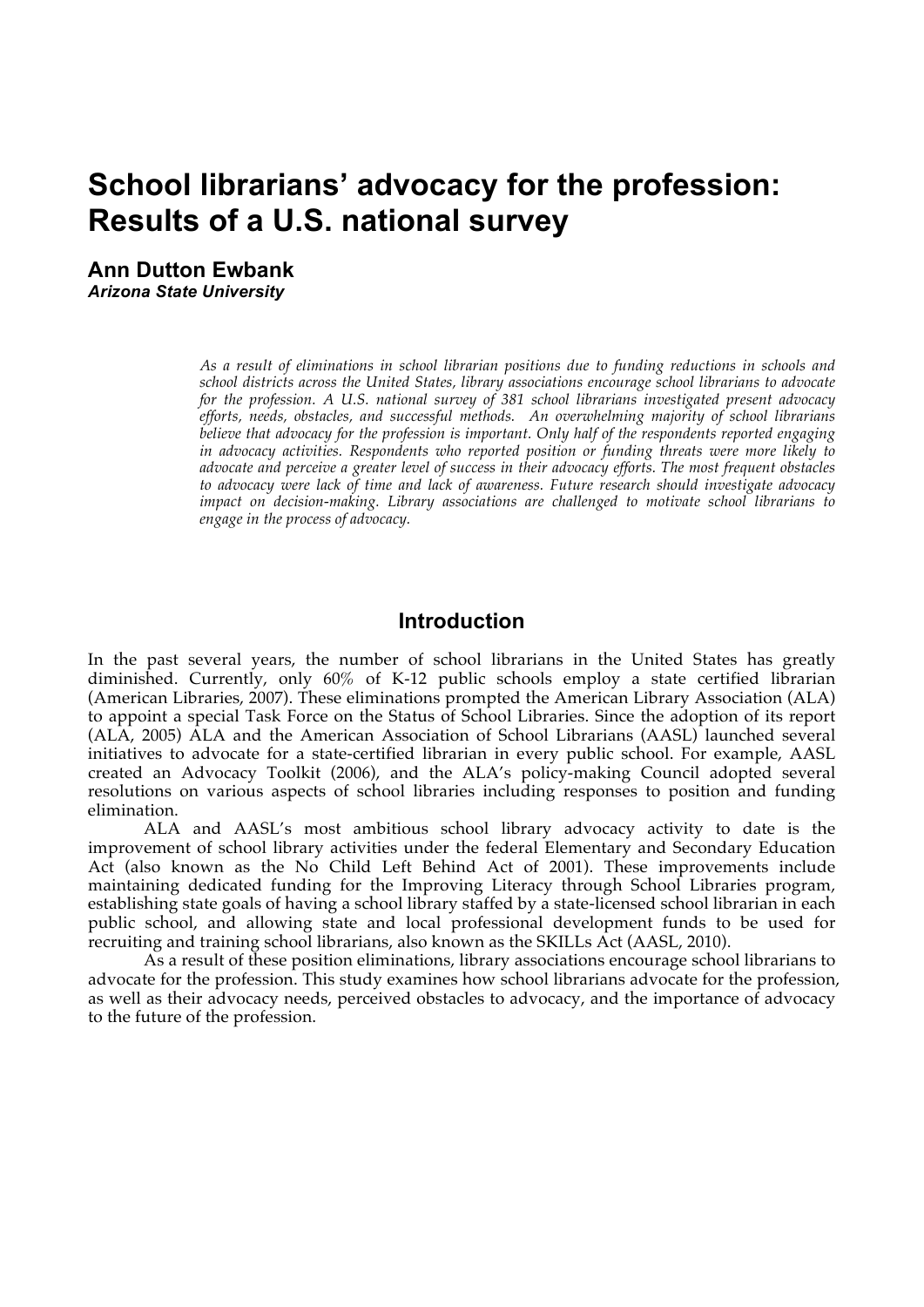#### *Problem Statement*

A significant body of literature, spanning nearly fifty years, indicates that school librarians and school library programs have an impact on student achievement (Gaver, 1963; Ireland, 2001). In the past two decades, researchers have conducted studies on the impact of school library programs on student achievement at a statewide level. These studies, originating with Colorado (Lance, Wellborn, & Hamilton-Pennell 1993; Lance, Rodney, & Hamilton-Pennell, 2000; Frances, Lance, & Lietzau, 2010) have been conducted in twenty states (see http://www.lrs.org/impact.php for a full accounting of the studies). The first iteration of the studies indicated that school library expenditures are a predictor of academic achievement. Additional predictors of student achievement revealed by the state studies include collection size and library staffing levels.

A second iteration of the state studies, conducted in Ohio, added qualitative research methods to understand the impact of school library programs on student achievement (Todd, Kuhlthau, & OELMA, 2004). The researchers found that "an effective school library, led by a credentialed school librarian who has a clearly defined role in information-centered pedagogy, plays a critical role in facilitating student learning for building knowledge" (Todd, Kuhlthau, & OELMA, 2004, p. 6). Taken together, the state studies create a compelling argument for the presence of a well-funded school library program staffed with a certified librarian.

However, the state studies have been met with some criticism, particularly that school library advocates often cite qualitative evidence or weak-to-moderate correlations when attempting to make the case for retaining school librarians (Callison, 2005). Keith Curry Lance, the architect of the state studies, stated that "no one thing could possibly exert an overwhelming influence relative to everything else on how a kid does in school" (Achterman, 2007, p. 52). However, this body of research provides significant evidence indicating the value added to student's academic development by the presence of a strong school library program led by a credentialed librarian.

Despite this evidence, school librarian positions continue to be eliminated across the United States. Little is understood about how individual school librarians advocate for school library positions and programs. A search of the literature revealed no empirical studies specifically addressing school librarians' advocacy behaviors, advocacy needs, perceived obstacles to advocacy, or importance of advocacy to the future of the profession. Therefore, this study addresses a significant gap in the literature regarding school librarian advocacy for the profession.

### **Review of the Literature**

#### *Definitions of Advocacy*

There is no universal agreement on what it means to advocate for the library profession. Several library associations around the world have attempted to define advocacy for the profession. These definitions are provided in Table 1.

#### **Table 1. Definitions of advocacy by professional library associations.**

| <b>Library Association</b>                         | Definition of Advocacy                                                                                                                                                                                                                                                              |
|----------------------------------------------------|-------------------------------------------------------------------------------------------------------------------------------------------------------------------------------------------------------------------------------------------------------------------------------------|
| Canadian Association of<br><b>Public Libraries</b> | Advocacy is a planned, deliberate, sustained effort to raise<br>awareness of an issue. It's an ongoing process in which support<br>and understanding are built incrementally over an extended                                                                                       |
| Australian School Library<br>Association           | period of time.<br>Advocacy attempts to influence the perceptions of the target<br>audience by connecting with their agenda to demonstrate how the<br>school library and the services of the teacher-librarian can<br>advance the position of the school as an information literate |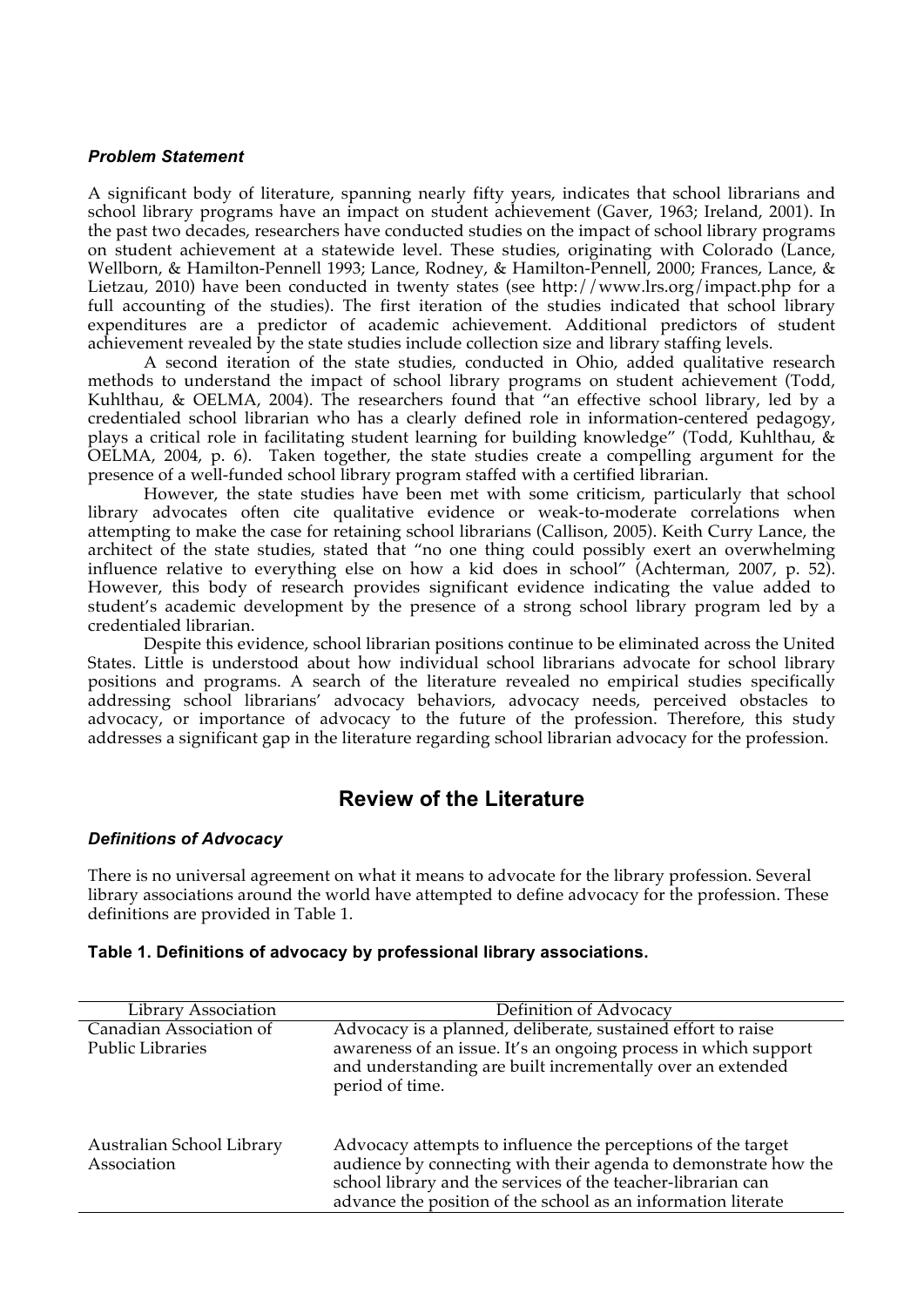|                                              | learning community.                                                                                                                                                                   |
|----------------------------------------------|---------------------------------------------------------------------------------------------------------------------------------------------------------------------------------------|
| American Association of<br>School Librarians | Advocacy is the on-going process of building partnerships so that<br>others will act for and with you, turning passive support into<br>educated action for the library media program. |

learning community.

While these definitions have much in common, there are some nuances worth exploring. The Canadian Association of Public Libraries definition focuses on raising awareness over a period of time. In contrast, the Australian School Library Association definition centers on influencing others' agendas, and the American Association of School Librarians definition is concerned with building partnerships and alliances so that others may act for the school library program.

The varied definitions suggest that advocacy is complex and multi-faceted. No single approach can be construed as the "right" way to advocate. However, these definitions can also serve as a guide for how to advocate in various circumstances and where stakeholders may have different levels of understanding of the school library program. One must raise awareness about the importance of a program before persuading others to act on his or her behalf, for example. These definitions explain how library associations encourage their members to think about approaches to advocacy.

In the present study, survey respondents were not provided with a contextual definition of advocacy. Therefore, the respondents' understanding of advocacy differed considerably. Some respondents indicated that advocacy is analogous to promotion and awareness, and others likened it to political action at the local, state, and national levels.

#### *School Library Advocacy*

A review of the literature on school library advocacy consists of strategies and techniques for advocacy, using evidence-based practice as an advocacy tool, and reports of successful advocacy initiatives. Strategies include self-education about the primary issues facing school libraries (Williams, 2006). J. Linda Williams, a past president of the American Association of School Librarians, states, "A well-developed advocacy program markets, promotes, and rallies people around the mission, issues, and philosophies of a school library media program. As a result, library advocacy must be based on specific needs and supported with evidence as well as tied to the library's overall goals and ongoing public awareness program" (Williams, 2006, p. 4).

Bush (2007) suggests telling the story of the school library through journaling and then publishing in a journal, magazine or newspaper that stakeholders are likely to read. Rather than publishing in professional library journals or magazines, library advocates suggest that outreach to the non-library community is essential. Williams (2006) indicates that libraries continue to be targeted for cuts because

we have not done a good enough job in consistently getting the word out and showing we make a difference. I feel that the reason we get hit so hard with budget and position cuts is that no one—especially those in decision-making positions—really knows what we do (p. 4).

This thread resonates throughout the library advocacy literature (e.g., Hainer, 2005; Leverett, 2001).

Others encourage political advocacy through participation in sponsored events. Sandy Schuckett, a longtime school library advocate, describes how to participate in ALA's National Library Legislative Day (2005). She provides an overview of the event and advice on scheduling and conducting congressional visits. Schuckett states, "You are one of a select few concerned citizens who has taken the time to fight for something you strongly believe in: your library media center and the students it serves. You are a true library media center advocate" (p. 28).

Another branch in the school library advocacy literature concerns evidence-based practice (EBP). Stemming from evidence-based medicine, this technique is defined as "the conscientious, explicit and judicious use of current best evidence in making decisions about the care of individual patients"(Sackett, Straus, Richardson, Rosenberg, & Haynes, 2000) and is utilized in the social sciences and librarianship. Todd (2003) in his *Evidence-based manifesto,* states: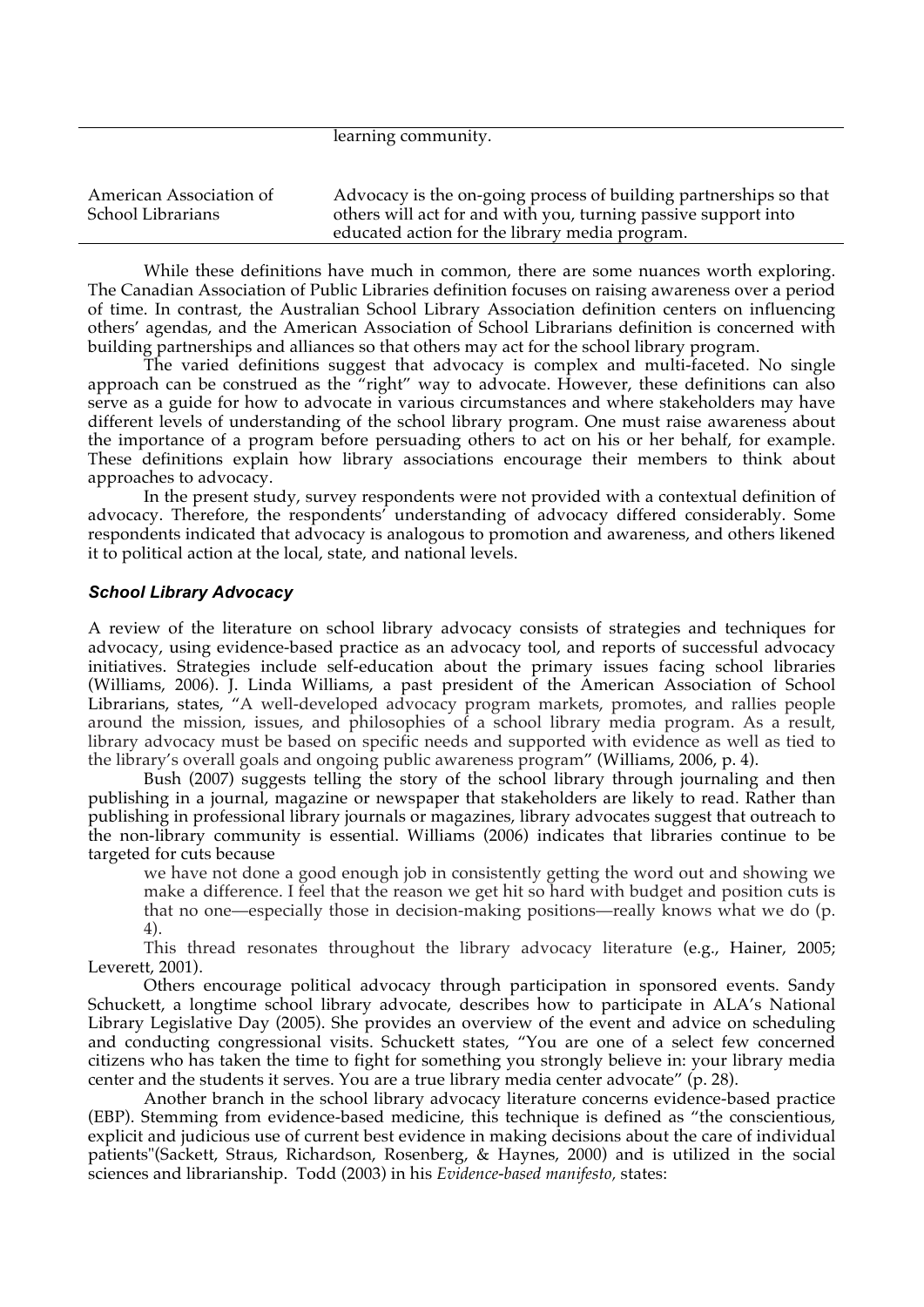First, [EBP] asks us to have a very clear and precise knowledge of and insight into the research of our profession that demonstrates the differences that an effective school library makes to the learning goals of the school. Second, it asks us to mesh that knowledge with our own wisdom and experience to build professional work practices that enable us to achieve significant student learning outcomes. Third, it asks us to look at our own school communities and work towards providing the evidence of how our local school library makes a difference  $-$  it asks us to articulate clearly and unequivocally how our school library helps students learn.

Todd's subsequent work on EBP (2006, 2008a, 2008b; Loertscher & Todd, 2003) strengthens the concept that school librarians' actions and claims should be based on evidence. Asselin (2002) suggests applying EBP techniques prior to making claims often cited as reasons for retaining the school librarian and library program, including the effects of staffing and staff qualifications on the quality of school library programs and services. Braxton (2003) describes a successful evidencedbased advocacy campaign: "By demonstrating exactly how library services make a difference, the librarians were able to educate a group of people who held ultimate control over their positions even though the group knew little about those positions" (p. 41).

Finally, a significant number of reports of successful advocacy initiatives are available in the literature (e.g., Burris, 2006; Giambra, 1998; Russell, 2004) which describe the reasons for advocacy and report the outcomes of the initiatives. One of the most successful advocacy campaigns was initiated by the "Spokane Moms" (Kenney, 2008), who successfully lobbied for higher school library building and staffing standards in Washington state. Susan McBurney, Denette Hill, and Lisa Layera Brunkan, parents at a Spokane elementary school, saw the impacts of cutting a library program on their children and launched a full-scale state-wide advocacy initiative. Their advocacy model brought enthusiasm from the U.S. school librarian community. Kenney (2008) states, "The accomplishments of McBurney, Hill, and Brunkan-true heroes-are certainly great for Washington's kids. But they're also great for the rest of us. Because on the way to providing good school libraries for their children, these three women created a "how-to" for school library advocacy" (p. 11).

 However, not all advocacy initiatives are successful. For example, despite well-organized advocacy campaigns in Medina, Washington (Whelan, 2009) and Mesa, Arizona (Whelan, 2008), these districts still chose to eliminate librarians. The unevenness of decisions to retain or eliminate is perplexing; little is understood about why some school districts choose to retain school librarian positions while others do not.

### **Research Questions**

This study attempts to deepen understandings of why and how school librarians advocate for the profession. The primary research questions in the study were:

- 1.What advocacy efforts are being or have been undertaken by school librarians?
- 2.What do school librarians identify as their advocacy needs, present obstacles to advocacy, and successful methods of advocacy, and how do they perceive the success of advocacy?
- 3.What is the correlation between respondents' perceived level of advocacy success and demographic characteristics?
- 4.What is the correlation between position or funding threats, reductions, or eliminations and the perceived level of advocacy success?
- 5.What specific advocacy efforts do school librarians engage in, and what is the perception of the success of these efforts?

Through this study it is hoped that more can be understood about the characteristics, perceptions, and behaviors of the school librarian as advocate.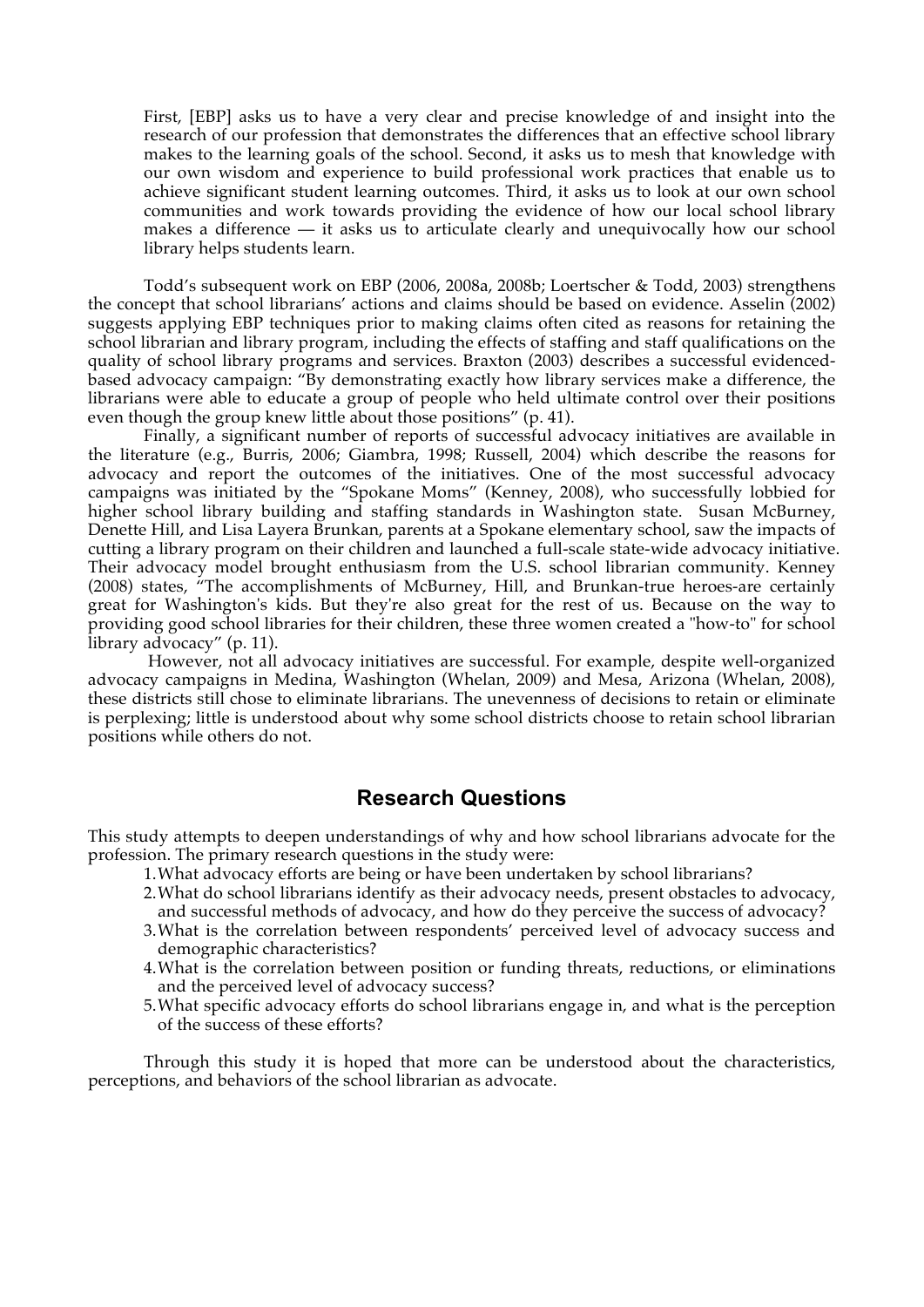### **Methodology**

#### *Participants*

A total of 381 respondents completed the survey. Over three-quarters of the respondents (76.8%) were practicing school librarians, almost 10% were school library media supervisors, and nearly 16% were educators of school librarians. 19.5% had 6-10 years experience in the profession. Most respondents (80.1%) possessed a master's degree, with 13.7% holding a bachelor's and 5.7% holding a doctorate. Respondents were also asked if they held a school library media credential as defined by their state. An overwhelming majority (90.2%) replied that possessed a credential. Over half of the respondents (57.3%) reported membership in the American Library Association and 44.6% belonged to the American Association of School Librarians. Membership in the state library or school media association was more common, with 78.8% of respondents reporting membership.

| Demographic Variable                      | n   | Total $(\%)$ |
|-------------------------------------------|-----|--------------|
| <b>Employment position</b>                |     |              |
| Building-level librarian                  | 282 | 76.2         |
| School library supervisor                 | 35  | 9.5          |
| School library educator/professor         | 59  | 15.9         |
| Years of Professional Experience          |     |              |
| $0 - 2$                                   | 55  | 14.1         |
| $3 - 5$                                   | 63  | 16.2         |
| $6 - 10$                                  | 76  | 19.5         |
| $11 - 15$                                 | 55  | 14.1         |
| $16 - 20$                                 | 44  | 11.3         |
| $21 - 30$                                 | 52  | 13.4         |
| $30+$                                     | 44  | 11.3         |
| <b>Highest Degree</b>                     |     |              |
| Bachelor's                                | 53  | 13.7         |
| Master's                                  | 310 | 80.1         |
| Doctorate                                 | 22  | 5.7          |
| Hold a state credential                   |     |              |
| Yes                                       | 348 | 90.2         |
| N <sub>o</sub>                            | 37  | 9.6          |
| Association Membership                    |     |              |
| American Library Association              | 221 | 57.3         |
| American Association of School Librarians | 172 | 44.6         |
| Other ALA Division                        | 86  | 22.3         |
| State library or school media association | 304 | 78.8         |
| Local library or school media association | 138 | 35.8         |
| Do not belong to a library association    | 37  | 9.6          |

#### **Table 2. Demographic description of participants.**

#### *Survey Instrument*

The researcher adapted a survey from a study of advocacy in the counseling profession (Myers & Sweeney, 2004). This survey was chosen for adaptation because of the content and previous fieldtesting of the instrument. The survey asked questions in six categories: (1) demographic information, (2) nature and success of advocacy efforts, (3) perception of current advocacy needs for the profession, (4) resources available for advocacy, (5) current obstacles to advocacy, and (6)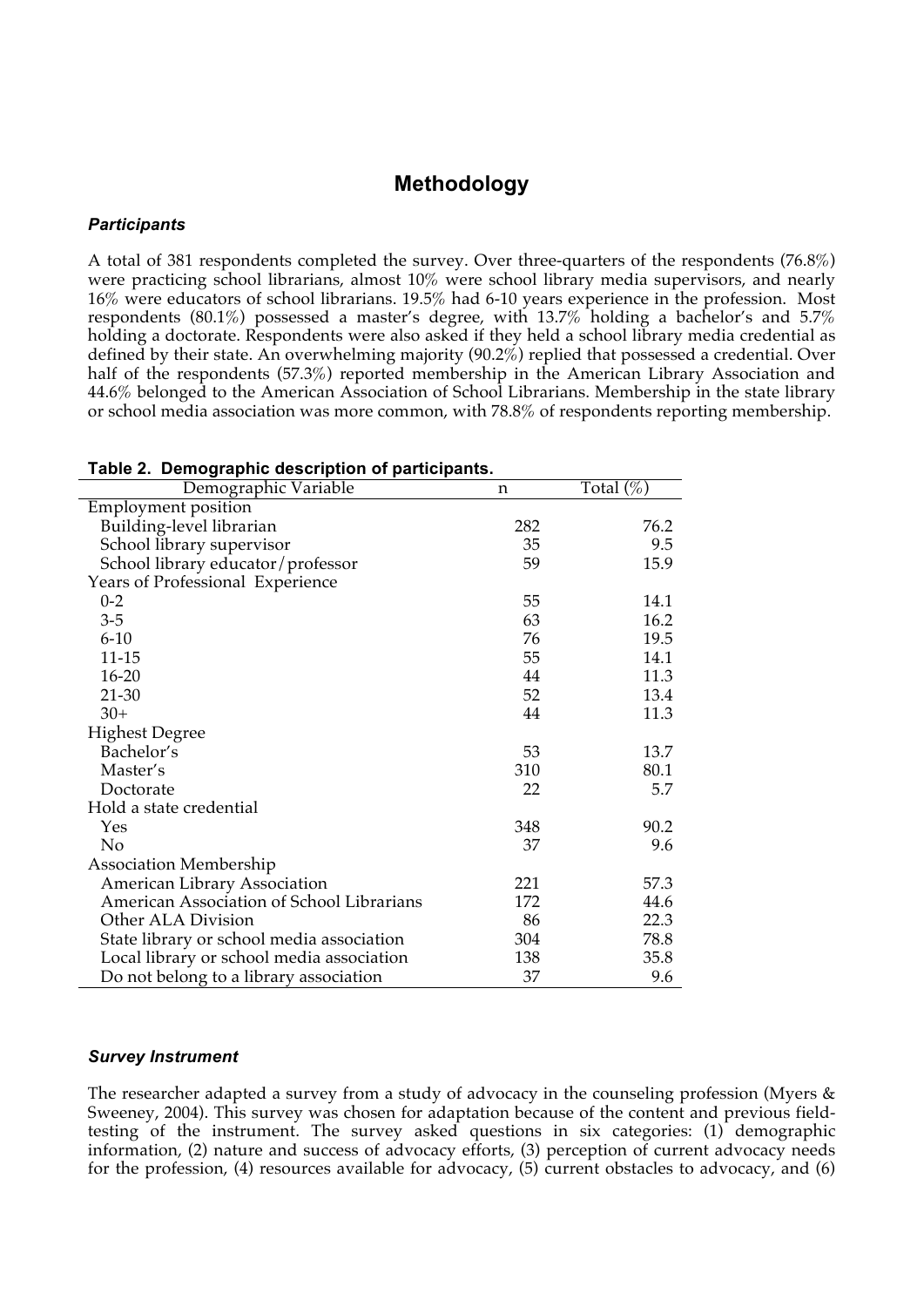perceptions about the importance of advocacy to the future of the school library media profession. The survey is reproduced in the Appendix.

Sixty-three respondents from the researcher's state school library association tested a draft of the survey. Survey questions were refined for clarity with this smaller group before collecting responses nationally. The survey was distributed in an electronic format in August 2008 to two U.S. school library media email discussion lists in the United States: *AASL Forum*, the email list of the American Association of School Librarians with 638 subscribers; and *LM\_NET*, an email list with over 14,000 subscribers. A cover letter described the survey and contained information about institutional review board procedures. The survey was open for two weeks; one week into the response collection, an email reminder sent to the discussion lists encouraged those who had not yet completed the survey to respond.

The survey was also disseminated beyond these two email lists, including several state school library association email lists of which the researcher was made aware. Because of the nature of electronic communication, it is difficult to determine how many potential respondents received the survey invitation and therefore impossible to declare an accurate response rate.

#### *Data Analysis*

Frequency of selection was used to analyze the nature and success of advocacy efforts, perception of current needs for advocacy, resources available for advocacy, and current obstacles to advocacy, and the importance of advocacy to the future of the profession. Open-ended comments were categorized descriptively.

Spearman's correlation coefficient was performed to assess the correlation between the perceived level of advocacy success to demographic variables. Chi-square was performed to determine the correlation between position or funding threats, reductions, or eliminations and the perceived level of advocacy success. Crosstabulation was performed to assess the frequency of engagement in specific advocacy efforts relative to a position or funding threat, reduction, or elimination and also to assess the frequency of engagement in specific advocacy efforts relative to the perceived level of advocacy success.

### **Results**

#### *Participants Involved in Position or Funding Threats*

The survey asked respondents if in the past three years they had been involved in a situation where school library positions or funding had been reduced, threatened, or eliminated. Over half (51.9%) reported that school library funding or positions were reduced, threatened, or eliminated. About one-quarter (27%) of the respondents provided optional comments regarding funding elimination. These open-ended comments described respondents' experiences with position elimination or reduction and elimination of expenditures in the school library budget in their schools and school districts.

#### *Nature and Success of Advocacy Efforts*

A second set of questions inquired about the nature of advocacy efforts in which the respondents had been involved, and whether or not those efforts were successful. Table 2 provides frequency of selection. Over half of the respondents (52.8%) reported providing comments to decision-makers (school district administrators, school board members, or legislators) through phone calls, emails, faxes or letters. Over half (51.2%) of the respondents reported reading and/or distributing literature or information on school library advocacy. Forty-four percent of respondents reported participation in committee or volunteer work in their library association or a similar group (Table 3).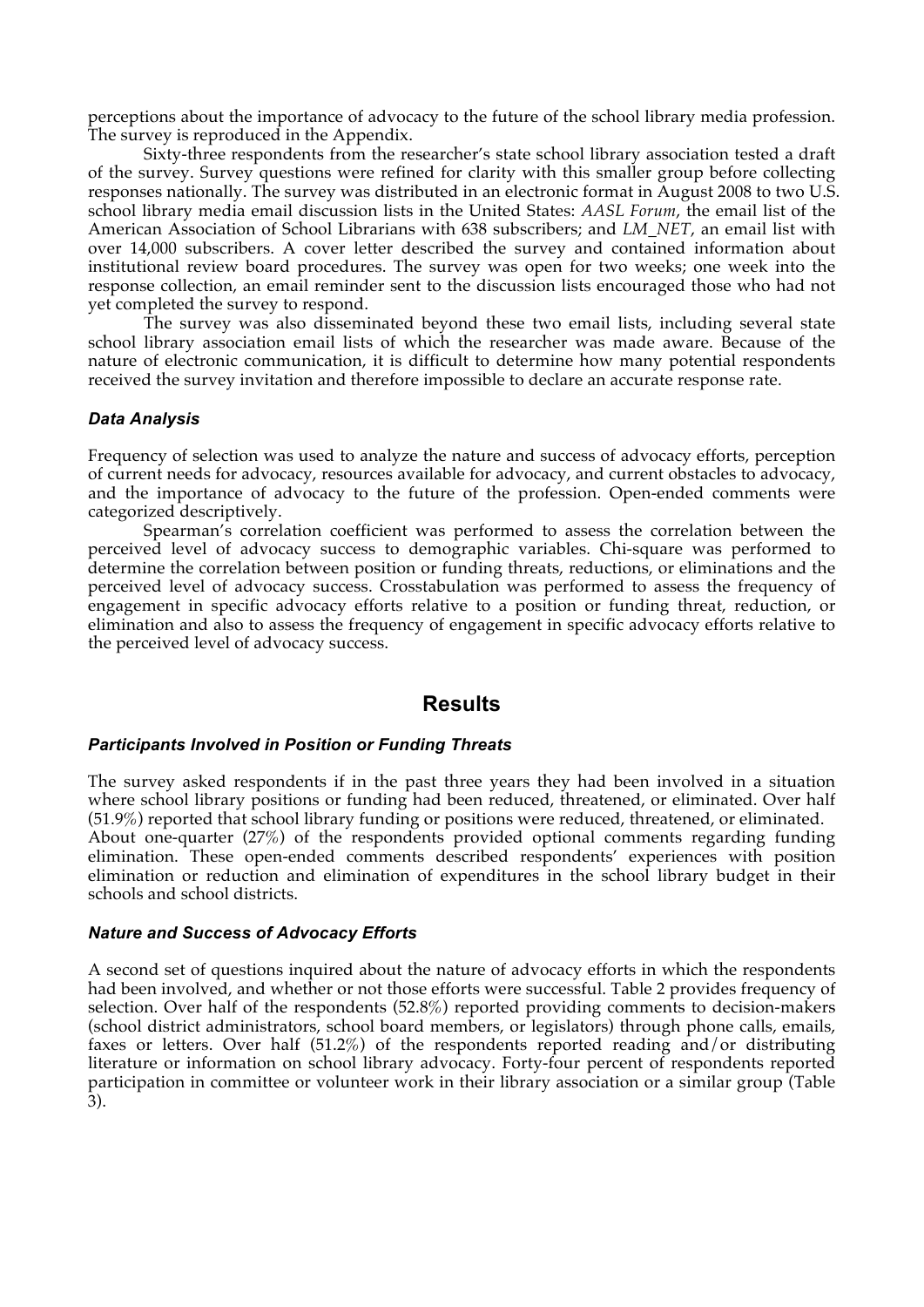#### **Table 3. Nature of advocacy efforts.**

| Nature of Advocacy Efforts           | n   | Total $(\%)$ |
|--------------------------------------|-----|--------------|
| Provided comments to decision        | 201 | 52.8         |
| makers through phone calls, emails,  |     |              |
| etc.                                 |     |              |
| Read/distributed information on      | 195 | 51.2         |
| school library advocacy              |     |              |
| Committee/volunteer work in          | 169 | 44.4         |
| associations or groups               |     |              |
| Encouraged others to write/speak     | 158 | 41.5         |
| to decision makers                   |     |              |
| Speaking at a committee or board     | 82  | 21.5         |
| hearing                              |     |              |
| Attended library legislative days or | 60  | 15.7         |
| other organized events               |     |              |
| Participated in a                    | 22  | 5.8          |
| demonstration/rally                  |     |              |
| Organized a demonstration/rally      | 4   | 1.0          |

When asked about success of advocacy efforts over the past three years, 57.1% were successful, and 18.1% were not successful. One-quarter (24.8%) of respondents replied that they had not been involved in school library media advocacy efforts within the past three years (Table 4).

#### **Table 4. Success of advocacy efforts.\***

| Result           |     | $(0)$ ,<br>Total ( |
|------------------|-----|--------------------|
| Successful       | 205 | 57.                |
| Unsuccessful     | 65  | 18.1               |
| Did not advocate | 89  | 24.8               |
| Total            | 359 | 100                |

\* The survey question regarding advocacy success asked respondents to report their level of success as high, medium, or low (see Appendix A, question 8). For the purposes of data analysis, the responses "high" and "medium" were merged into a category called "successful" and "low" was renamed "not successful". These two categories were combined with the number of respondents who reported they did not advocate to create the advocacy success variable.

Spearman's correlation coefficient (two-tailed) was performed to determine the correlation between demographic variables and perceived level of advocacy success (Table 5). The results of the Spearman correlation test indicated a statistically significant negative correlation between the perceived level of advocacy success and years of experience (-.29, *p*=<.05) and degree held (-.20, *p*= <.01). The test also indicated a statistically significant correlation between the perceived level of advocacy success and whether the respondent held a credential  $(.14, p=<.01)$ .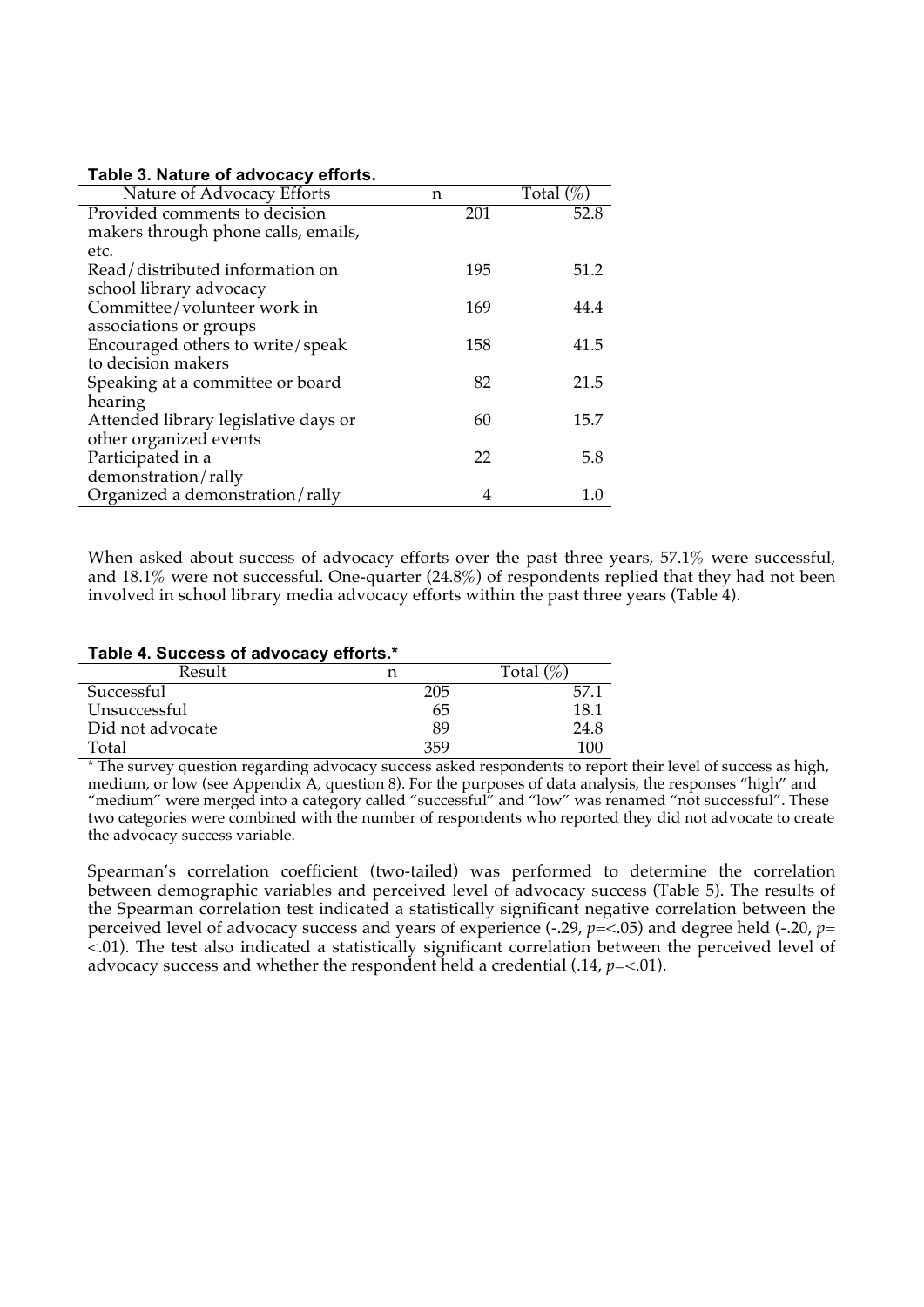**Table 5. Demographic variables and perceived level of advocacy success with Spearman's correlation coefficient.** 

| Demographic variable | Correlation coefficient $(p<.01)$ |        |
|----------------------|-----------------------------------|--------|
| Years experience     |                                   |        |
| Degree held          |                                   | $-.20$ |
| Credential           |                                   |        |
|                      |                                   |        |

Chi-square analysis was performed to determine the correlation between whether positions or funding were threatened, reduced or eliminated and advocacy activity (Table 6). Observed and expected data were compared to determine the Chi-square goodness of fit, which indicated that there was no significant difference between the expected and observed outcome.

**Table 6. Chi-square- Position/funding threatened, reduced, or eliminated and advocacy activity.** 

|             |     | Advocated           | Did not  | Total |
|-------------|-----|---------------------|----------|-------|
|             |     |                     | advocate |       |
| Position or | Yes | $160.00^{\text{a}}$ | 33.00    | 193   |
| funding     |     | $145.98^{b}$        | 47.00    |       |
| Threatened/ | No  | 107.00              | 53.00    | 160   |
| Reduced/    |     | 121.00              | 38.98    |       |
| Eliminated  |     |                     |          |       |
| Totals      |     | 267.00              | 86.00    | 353   |

a Observed frequency, Chi-square: 11.34, 1 df, *p*=<.05 b Expected frequency, Chi-square: 12.19, 1 df, *p*=<.05

\*5 respondents who marked "I don't know" on the question about position funding were eliminated from this analysis.

The results of the analysis indicate a statistically significant relationship between the two variables. Those who experience position or funding threats, reductions, or eliminations are more likely to participate in advocacy activity.

Chi-square analysis was also performed to determine the correlation between whether positions or funding were threatened, reduced or eliminated and perceived level of advocacy success (Table 7). Observed and expected data were compared to determine the Chi-square goodness of fit, which again indicated that there was no significant difference between the expected and observed outcome.

| Table 7. Chi-square-Perceived level of advocacy success and position/funding threatened, |
|------------------------------------------------------------------------------------------|
| reduced, or eliminated.                                                                  |

|              |     |              | Level of advocacy success |          |       |  |
|--------------|-----|--------------|---------------------------|----------|-------|--|
|              |     |              |                           | Did not  | Total |  |
|              |     |              | Successful Unsuccessful   | advocate |       |  |
| Position or  | Yes | $111.00^a$   | 49.00                     | 33       | 193   |  |
| funding      |     | $110.44^{b}$ | 35.54                     | 47       |       |  |
| Threatened/  | No  | 91.00        | 16.00                     | 53       | 160   |  |
| Reduced/     |     | 91.55        | 29.46                     | 339      |       |  |
| Eliminated   |     |              |                           |          |       |  |
| Totals count |     | 202          | 65                        | 86       | 353   |  |

<sup>a</sup> Observed frequency, Chi-square: 24.15, 4 df,  $p = < 0.05$ 

 $b$  Expected frequency, Chi-square: 20.48, 2 df,  $p = < 0.05$ 

\*5 respondents who marked "I don't know" on the question about position funding were eliminated from this analysis.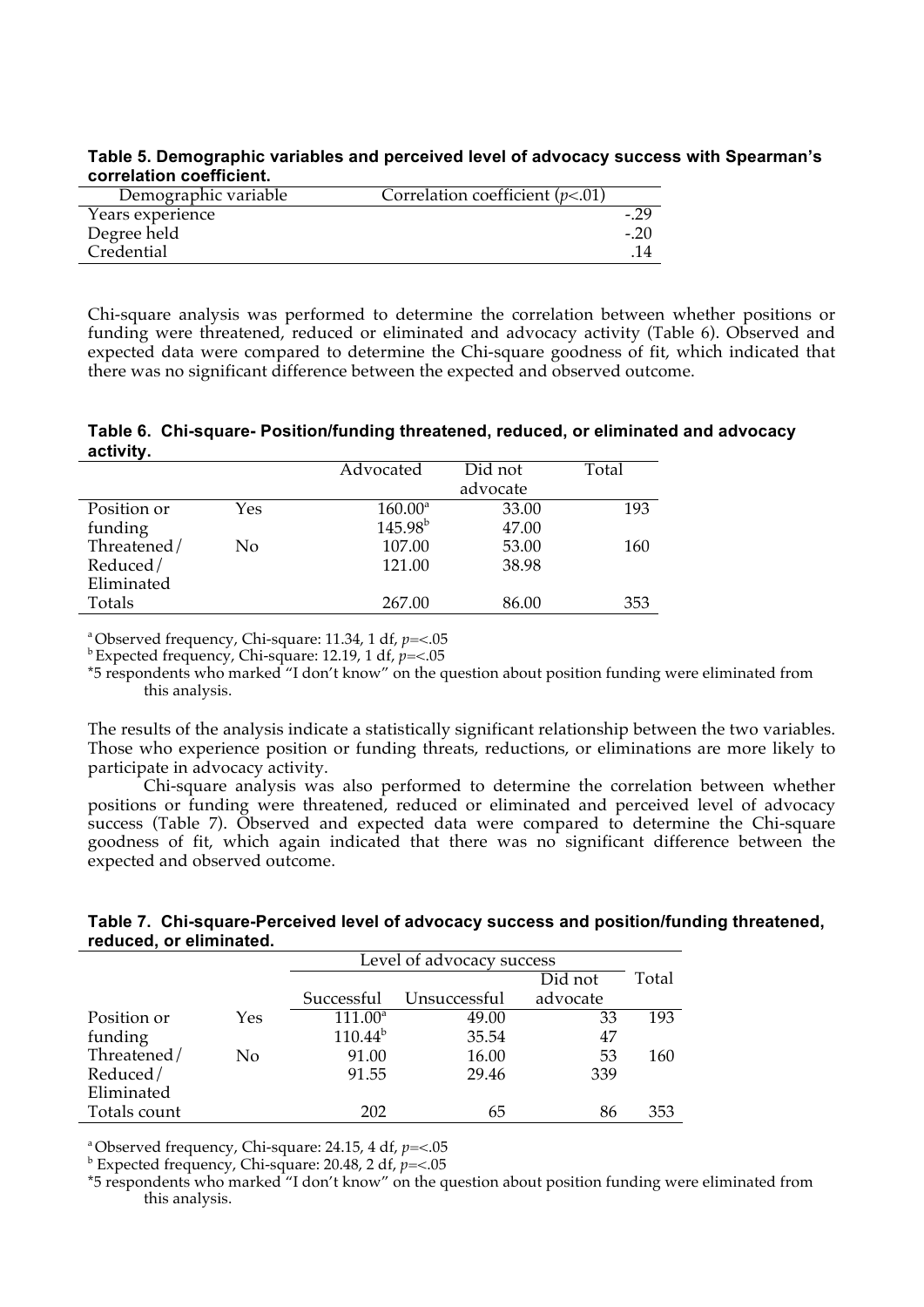The results of the chi-square analysis indicate a statistically significant relationship between the two variables. Those who experience position or funding threats are more likely to perceive a greater level of success in their advocacy efforts.

Crosstabulation was performed to assess the frequency of engagement in specific advocacy efforts relative to a position or funding threat, reduction, or elimination (Table 8). Respondents who faced funding or position threats tended to engage in specific advocacy activities. The respondents most frequently provided comments to decision-makers such as school district administrators or elected officials (n=123), encouraged others to provide comments (n=105), participated in committee work (n=101), read or distributed literature (n=81), or spoke at a hearing or board meeting (n=62).

| Nature of advocacy effort             |                | Position/funding threat |                |                |  |  |
|---------------------------------------|----------------|-------------------------|----------------|----------------|--|--|
|                                       |                | No.                     | I don't know   | Total          |  |  |
| Association committee work            | 101            | 66                      | $\overline{1}$ | 168            |  |  |
| Read/distributed literature           | 81             | 109                     | 5              | 195            |  |  |
| Attended Library Legislative Day      | 48             | 12                      | $\Omega$       | 60             |  |  |
| Spoke at hearing/board meeting        | 62             | 20                      | $\Omega$       | 82             |  |  |
| Provided comments to decision makers  | 123            | 78                      | $\theta$       | 201            |  |  |
| Encouraged others to provide comments | 105            | 51                      | 1              | 157            |  |  |
| Participated in demonstration/rally   | 19             | 3                       | $\theta$       | 22             |  |  |
| Organized demonstration/rally         | $\overline{4}$ | $\mathbf{0}$            | $\theta$       | $\overline{4}$ |  |  |
| Other efforts                         | 7              | $\mathbf{1}$            | 0              | 8              |  |  |

### **Table 8. Crosstabulation- Position/funding threat, elimination or reduction relative to specific advocacy efforts.**

Crosstabulation was also performed to determine the frequency of engagement in specific advocacy efforts relative to the perceived level of advocacy success (Table 9). Respondents who were successful in their advocacy efforts most frequently provided comments to decision-makers (n=152), read or distributed advocacy literature (n=144), participated in committee work (n=130), and encouraged others to provide comments to decision-makers (n=113).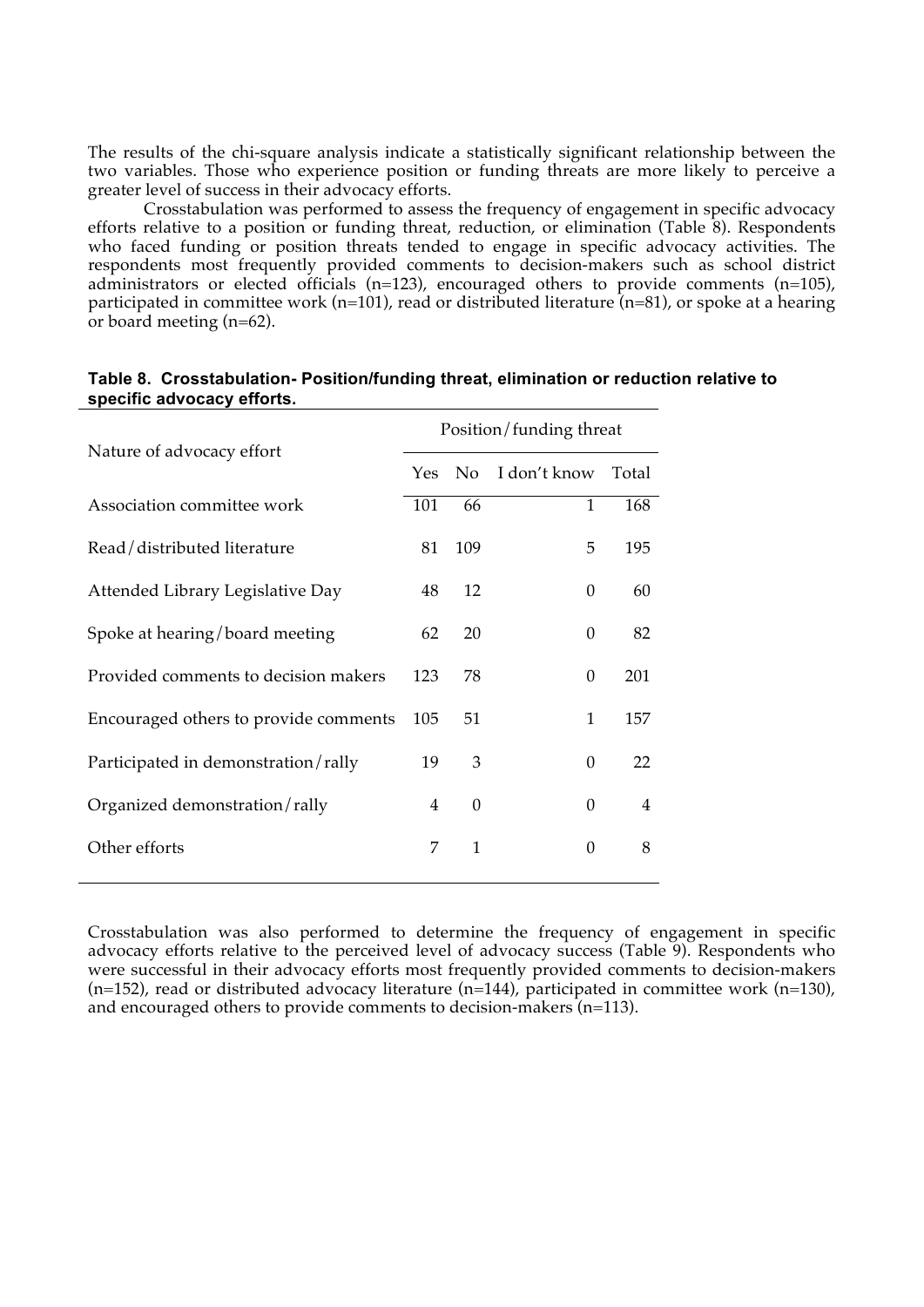|                                       | Level of advocacy success |    |                                 |       |
|---------------------------------------|---------------------------|----|---------------------------------|-------|
| Nature of advocacy effort             | Successful                |    | Not successful Did not advocate | Total |
| Association committee work            | 130                       | 28 |                                 | 166   |
| Read/distributed literature           | 144                       | 40 |                                 | 191   |
| Attended Library Legislative Day      | 53                        |    |                                 | 60    |
| Spoke at hearing/board meeting        | 66                        | 15 |                                 | 82    |
| Provided comments to decision makers  | 152                       | 45 |                                 | 198   |
| Encouraged others to provide comments | 113                       | 41 |                                 | 154   |
| Participated in demonstration/rally   | 17                        |    |                                 | 22    |
| Organized demonstration/rally         |                           |    |                                 |       |
| Other efforts                         |                           |    |                                 |       |

### **Table 9. Crosstabulation- Perceived level of advocacy success relative to specific advocacy efforts.**

### *Perception of Current Advocacy Needs for the Profession*

The survey asked what respondents perceived as the current advocacy needs for the profession. Listing six possible needs, participants checked the options they considered the most important. The most frequently selected need was "publicize the services school libraries and library media specialists provide" (89.8%) followed by "improve the public and professional image of school librarians" (73.5%). "Pursuing legislative action on behalf of jobs for school librarians" (67.7%) was also frequently selected, as was "assure that school librarians have equal access to employment with other education professionals" (50.1%) and "develop a common definition/identity for school librarians" (47%). The least frequently selected option was "hire paid staff/consultants to advocate for school librarians" with 19.7%. Forty respondents (10.4%) provided open-ended comments. Most comments referenced pursuing legislative action  $(n=15)$  or improving the image and perceptions of school librarians (*n*=14).

### *Resources Available for Advocacy*

Participants were asked to respond to a list of choices concerning the resources for advocacy currently available to them. Table 10 summarizes the responses. The most frequently cited resource was professional associations (53.4%), followed by committees and volunteers (49.1%), advocacy toolkits (36.4%), coalitions with other educational groups (34%), government relations/lobbying staff (24.5%), advocacy training (23.5%), and paid library association staff (20.8%). Resources least available to respondents included consultants (5.1%) and funding (4.6%). 21.3% noted that they were unsure about available resources for advocacy.

| Resource                                 |     | Total $(\%)$ |
|------------------------------------------|-----|--------------|
| Professional associations                | 198 | 53.4         |
| Committees/volunteers                    | 182 | 49.1         |
| Advocacy toolkits                        | 135 | 36.4         |
| Coalitions with other educational groups | 126 | 34.0         |
| Government relations/lobbying staff      | 91  | 24.5         |
| <b>Advocacy Training</b>                 | 87  | 23.5         |
| I am unsure/I don't know                 | 79  | 21.3         |
| Paid library association staff           | 77  | 20.8         |
| Consultants                              | 19  | 5.1          |
| Funding                                  | 17  | 4.6          |
|                                          |     |              |

#### **Table 10. Resources available for advocacy.**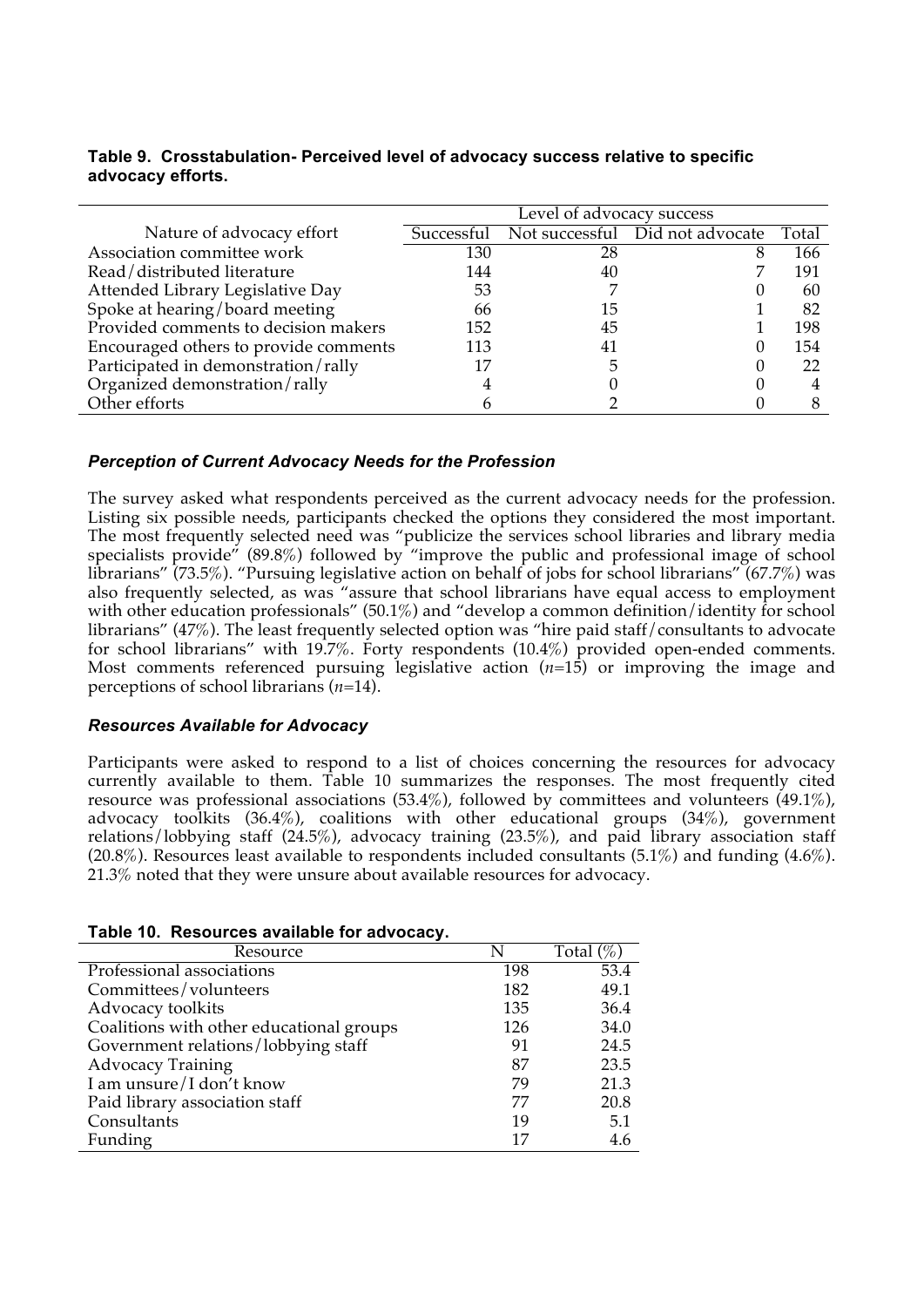### *Perceptions of Current Obstacles to Advocacy*

The survey asked respondents to indicate the current obstacles to school library advocacy. Respondents identified the following obstacles: lack of time (62.1%), lack of awareness (49.3%), resistance by public decision-makers (38.7%), not enough money (37.6%), not a priority (31.5%), lack of advocacy training (31.7%), lack of collaboration (30.7%), lack of leadership (28.5%), inadequate resources (26.1%), little interest in advocacy (22.9%), not having a toolkit/information packet  $(8\%)$ , and opposition by other organizations  $(6.1\%)$ .

Most respondents who provided open-ended comments for this question indicated a lack of time. Examples representative of comments were: *"I have over 800 students, no aide and a budget of \$3,000 annually. Do you really think I have time for advocacy?"* and *"We are too busy just doing our many jobs at our local schools."*

### *Importance of Advocacy to the Future of the School Library Profession*

The final survey question asked participants to rate the importance of advocacy to the future of the school library profession. The vast majority of respondents (81.2%) reported that advocacy was very important to the future of the profession, while 18.5% stated that it was moderately important. Only one respondent (0.3%) reported that advocacy was not important to the future of the school library profession.

### **Discussion and Directions for Future Research**

### *Advocacy and Demographic Indicators*

Respondents' perceived level of advocacy success was likely to decrease with the level of experience in the profession. Similarly, perception of success was likely to decrease with additional degrees obtained. While the Spearman's correlation does not identify causal relationships between variables, we can hypothesize that librarians with more years of experience might not see an advocacy victory as impactful as a librarian with less experience. It is possible that a less experienced librarian has perhaps not fully internalized the political realities of the profession.

Conversely, perceived advocacy success is likely to rise when the librarian holds a credential. A possible explanation for this finding is that a credentialed librarian may feel more empowered as a result of his or her legitimate status in the eyes of the educational organization. These are possible explanations that necessitate further study.

#### *Funding Threats/Eliminations and Advocacy*

The analysis indicated that those who experience position or funding threats, reductions, or eliminations are more likely to participate in advocacy activity. This suggests that a funding crisis is a primary motivator for advocacy. Similarly, those who experienced position or funding threats, reductions or eliminations perceived greater success in advocacy activities.

However, the American Library Association cautions librarians to not wait for a crisis to begin advocating (ALA, 2010). Does advocacy work when librarians are not faced with a funding crisis? A future study should address the impact and success of advocacy efforts conducted outside of a crisis event.

### *Specific Advocacy Efforts and Perception of Success*

The crosstabulation analysis performed to assess the frequency of engagement in specific advocacy efforts relative to a position or funding threat, reduction, or elimination revealed a preference for providing comments and encouraging others to provide comments to decision-makers, followed closely by professional association work. Similarly, those who provided comments to decisionmakers also perceived the highest levels of success. It appears that the most accessible form of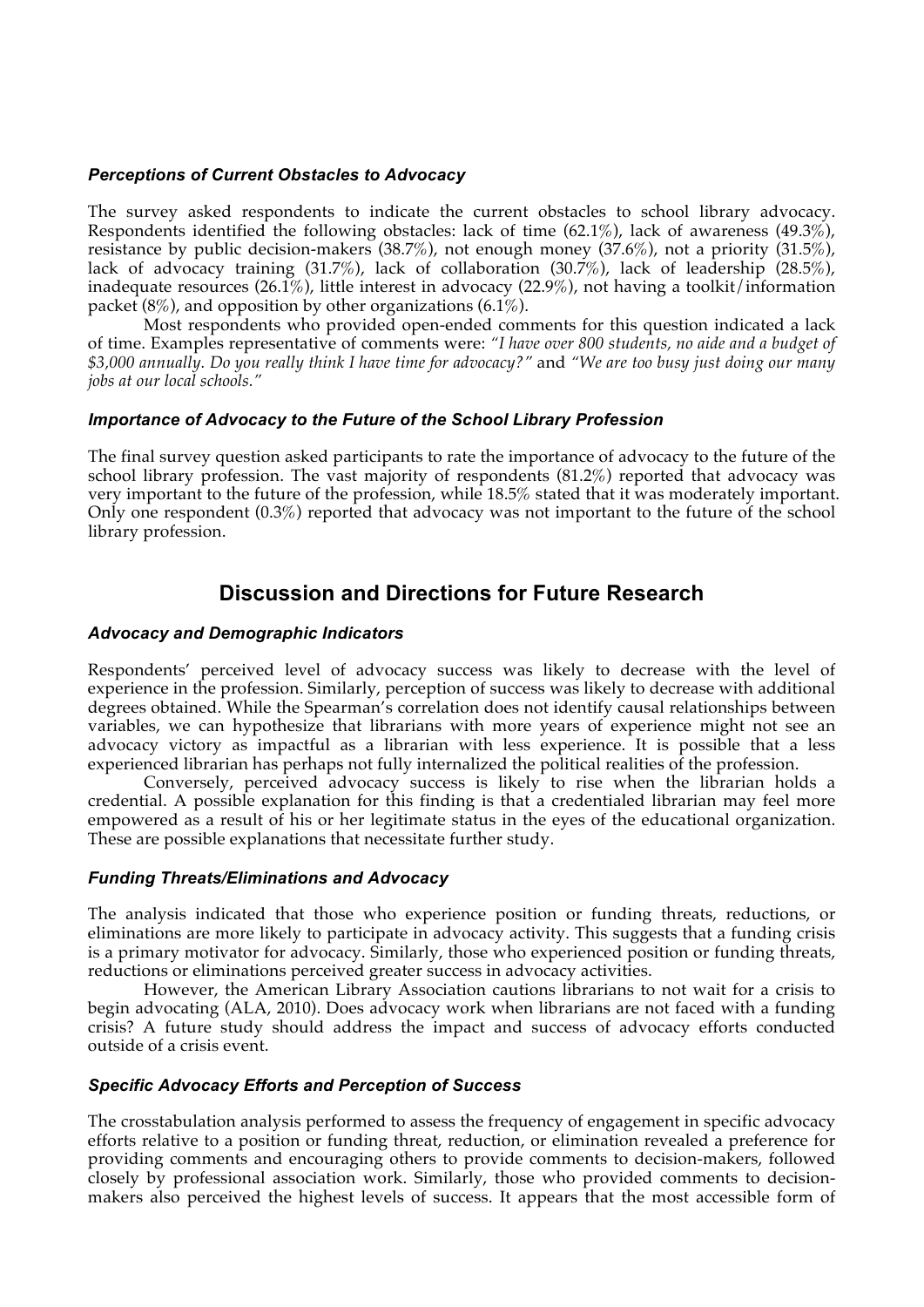advocacy, contacting decision-makers and elected officials, seems to be popular and worthwhile for the library profession. However, the question remains whether these advocacy activities have a positive impact on the profession, which should be further explored.

#### *Perceived Importance and Engagement in Advocacy*

Respondents overwhelmingly believe advocacy is important to the future of the profession. Furthermore, when respondents engage in advocacy, those efforts tend to be successful. There are different ways that respondents advocate; some are more direct than others. However, a significant number of respondents do not know or are unsure of available resources for advocacy, and a significant number of respondents do not advocate. This indicates a gap between school librarians' perceived importance of advocacy for the profession and their engagement in advocacy activities. With the exception of one respondent, all felt that advocacy was very or moderately important to the future of the profession.

The survey reveals that the notion of the importance of advocacy is not necessarily reflected in the actions of school librarians. While school librarians generally believe that advocacy is important, only half of the study participants engaged in conversations with decision makers through phone calls, emails, letters, or faxes, and even fewer encouraged others to do the same. One-quarter of the respondents reported not participating in advocacy activities in the past three years.

A possible explanation for the reticence to engage in advocacy on behalf of the profession is a combination of the perceived lack of time for advocacy and the idea that professional associations should be responsible for advocacy. One respondent felt that the burden should be placed on the association: *"Missed opportunities in terms of ALA's actions - you wouldn't find doctors feeling like they individually have to educate the public about what a doctor is!"*

Confirming this perception, a low number of participants indicated that advocacy assistance was available in the form of consultants and paid lobbying or association staff. Library associations could mitigate this discrepancy by aggressively recruiting school librarians, offering continuing professional development on advocacy, preparing materials that assist with advocacy efforts and advocating on behalf of the profession. Additional research should address the relationship between and impact of library advocacy by individuals and professional associations.

#### *Limitations*

The survey utilized a convenience sample with an estimated response rate of 2%. Additionally, the survey captured the responses of self-selected, active participants in professional email lists and state/local school library associations. In other words the study surveyed those who are engaged at some level beyond their individual schools. The very fact that these school librarians belong to national email lists indicates at least a minimal engagement in the profession, if only through involvement in email communication with other librarians outside of their schools. This study did not include the much larger population of school librarians who do not belong to associations. According to the National Center for Education Statistics (2009) at the time of this survey, there were 50,553 school librarians in the United States yet fewer than 8,255 belonged to the American Association of School Librarians (AASL, 2008).

The survey asked questions related to the perceived success of advocacy efforts and did not address outcomes of advocacy activities, which should be addressed in future research. A critical question regarding advocacy is whether or not specific advocacy activities undertaken by librarians are successful in preventing funding and position elimination. This study does not address this question. While the study described the landscape of advocacy by school librarians through correlative measures, it stops short of identifying causation. Future studies of this nature should employ more rigorous sampling, include questions related to advocacy impact on decision making and employ more sophisticated quantitative measures to explore relationships between variables.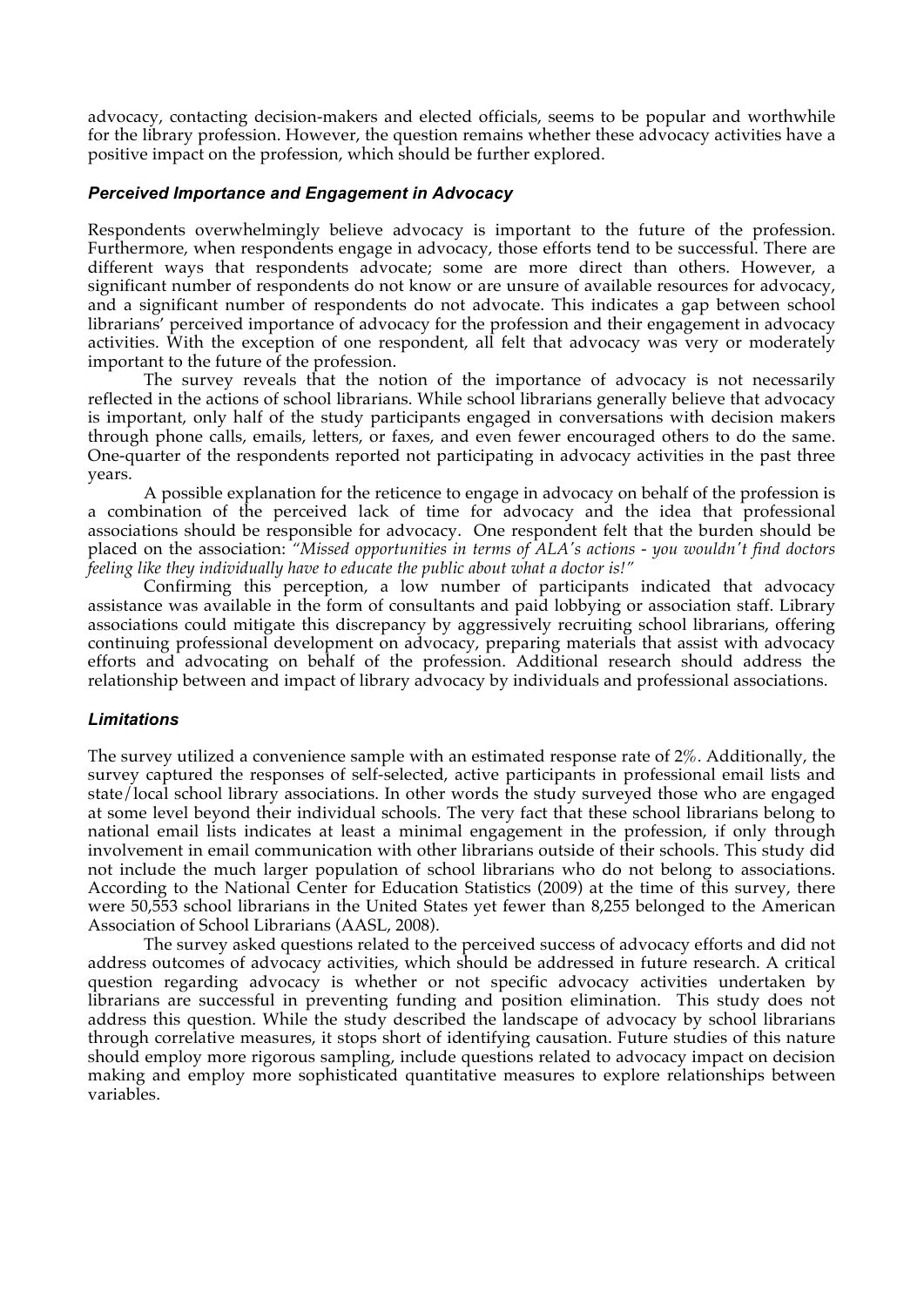### **Conclusions**

In the context of the school library media profession, advocacy is a highly personal and local effort. Gary Hartzell, a former school administrator and professor of educational administration, states, "if you elect not to engage, you'll probably lose your opportunity to significantly impact the decision-making process (2003, p. 9). While national library associations must motivate school librarians to engage in the process of advocacy, the majority of advocacy challenges happen at the local and state levels. State and local library associations, with the assistance of national associations such as ALA and AASL, are in the greatest position to effect advocacy activities. National, state, and local library associations are challenged to motivate school librarians to engage in the process of advocacy. Furthermore, significant research should be undertaken in order to understand both the motivation to advocate as well as the impact of advocacy on the profession.

### **References**

Achterman, D. (2007). The Sower: Interview with Keith Curry Lance. *School Library Journal. 53*(10), 50-53*.* American Association of School Librarians (2008). The SKILLs Act. Retrieved from

- http://www.ala.org/ala/mgrps/divs/aasl/aaslissues/SKILLS\_Act.cfm
- American Association of School Librarians. (2010). ESEA reauthorization. Retrieved from http://www.ala.org/ala/mgrps/divs/aasl/aaslissues/esea/esea.cfm
- American Library Association (2005). ALA announces new task force on school libraries. Retrieved from http://www.ala.org/ala/newspresscenter/news/pressreleases2005/july2005/taskforceschoollibrar ian.cfm
- American Library Association (2010). Frontline advocacy for school libraries toolkit. Retrieved from http://www.ala.org/ala/issuesadvocacy/advocacy/advocacyuniversity/frontline\_advocacy/front line\_school/index.cfm
- Asselin, M. (2002). Evidence-based practice. *Teacher Librarian, 30*(1), 53-54.
- Braxton, B. (2003). Putting evidence-based advocacy to work. *Teacher Librarian, 31*(2), 41-42.
- Bush, G. (2007). Telling our school library story. *Knowledge Quest, 36*(1), 40-43.
- Burris, M. (2006). The evolution of an advocacy group: The British Columbia coalition for school libraries. *PNLA Quarterly, 70*(4), 12-13.
- Callison, D. (2005). Enough already?: Blazing new trails for school library research: An interview with Keith Curry Lance**.** *School Library Media Research, 8.* Retrieved from http://www.ala.org/ala/mgrps/divs/aasl/aaslpubsandjournals/slmrb/editorschoiceb/lance/inte rviewlance.cfm
- Frances, B.H., Lance, K. C., & Lietzau, Z. (2010). School librarians continue to help students achieve standards: The third Colorado study. Retrieved from Library Research Service website: http://lrs.org/documents/closer\_look/CO3\_2010\_Closer\_Look\_Report.pdf
- Gaver, M. V. (1963). *Effectiveness of centralized library service in elementary schools.* 2nd ed. New Brunswick, NJ: Rutgers University Press.
- Giambra, C. (1998). "Libraries change lives": Advocacy campaign begins in New York. *Emergency Librarian, 25*, 18-19.
- Hainer, E. (2005). Advocacy: School librarians and advocacy: Part of the problem, or part of the solution? *Knowledge Quest, 33*(5), 27-29.
- Hartzell, G. (2003). *Building influence for the school librarian: Tenets, targets, & tactics* (2<sup>nd</sup> Ed.). Worthington, OH: Linworth.
- Ireland, L. (2001). *The impact of school library services on student academic achievement: An annotated bibliography.*  Fifth edition. Retrieved from http://eric.ed.gov/PDFS/ED450807.pdf
- Kenney, B. (2008). To Spokane, with love and gratitude. *School Library Journal, 54*(6), 11.
- Lance, K. C., Welborn, L., & Hamilton-Pennell, C. (1993). *The Impact of School Library Media Centers on Academic Achievement*. Castle Rock, CO: Hi Willow Research and Publishing.
- Lance, K.C., Rodney, M.J., & Hamilton-Pennell, C. (2000). *How School Librarians Help Kids Achieve Standards: The Second Colorado Study*. San Jose, CA: Hi Willow Research and Publishing.
- Leverett, L. (2001). Extending your influence by "spreading the word". *Book Report, 20*(1), 24-26.
- Loertscher, D. V., & Todd, R. J. (2003). *We boost achievement! Evidence-based practice for school librarians.* Salt Lake City, UT: Hi Willow Research & Publishing.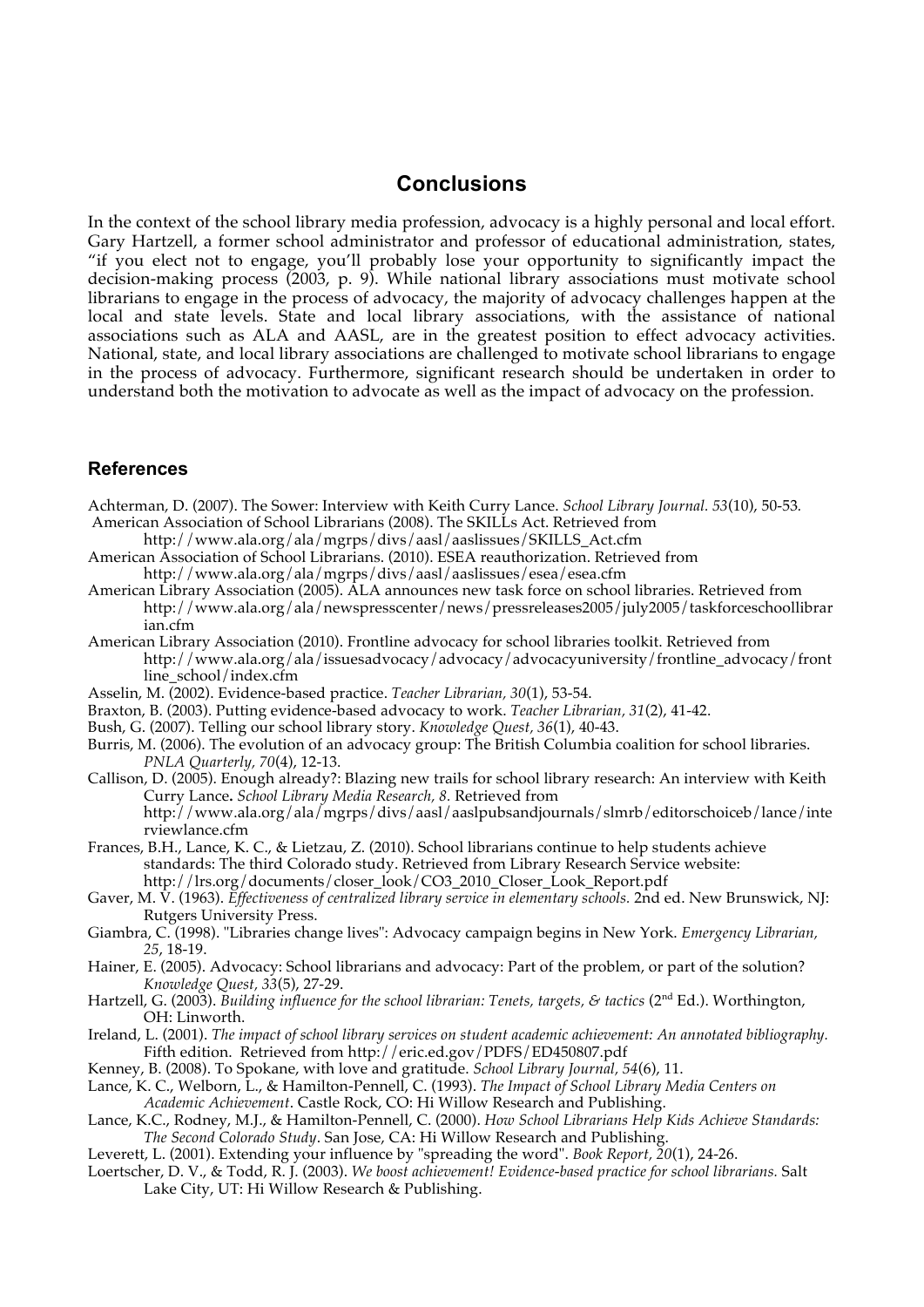- Myers, J. E., & Sweeney, T. J. (2004). Advocacy for the counseling profession: Results of a national survey. *Journal of Counseling and Development, 82*(4), 466.
- National Center for Education Statistics (2009). *Characteristics of public and Bureau of Indian Education elementary and secondary school library media centers in the United States: Results from the 2007-08 Schools and Staffing Survey.* Retrieved from http://nces.ed.gov/pubsearch/pubsinfo.asp?pubid=2009322
- No Child Left Behind Act of 2001, 20 U.S.C. § 6319 (2008).
- Russell, P. (2004). *Information literacy and education policy: An instrumental case study of the Ontario public school curriculum*. Unpublished masters' thesis, University of Toronto, Canada.
- Sackett, D., Straus, S.E., Richardson, W.S., Rosenberg, W., & Haynes, R.B. (2000). *Evidence-based medicine: How*  to practice and teach EBM (2<sup>nd</sup> Ed.). New York, NY: Churchill Livingstone.
- Schuckett, S. (2005). Be a school library advocate. *Library Media Connection, 23*(6), 24.
- Todd, R. J. (2003). School libraries evidence: Seize the day, begin the future. *Library Media Connection, 22*(1), 12-18.
- Todd, R. J. (2006). School libraries and evidence-based practice: An integrated approach to evidence. *School Libraries Worldwide, 12*(2), 31-37.
- Todd, R. J. (2008a). A question of evidence. *Knowledge Quest, 37*(2), 16-21.
- Todd, R. (2008b). The evidence-based manifesto. *School Library Journal, 54*(4), 38-43.
- Todd, R., Kuhlthau, C., & OELMA (2004). Student learning through Ohio school libraries. Retrieved from http://www.oelma.org/StudentLearning/documents/OELMAResearchStudy8page.pdf .
- Whelan, D. (2008). Mesa (AZ) School Board votes to eliminate school librarians. Retrieved from http://www.schoollibraryjournal.com/article/CA6573386.html&t=Mesa+(AZ)+School+Board+Vot es+to+Eliminate+School+Librarians
- Whelan, D. (2009). Washington school district eliminates middle, high school librarians. Retrieved from http://www.schoollibraryjournal.com/article/CA6663004.html
- Williams, J. L. (2006). Advocacy: The first step in achieving it all. *Knowledge Quest, 34*(3), 4-6.

#### *Author Note*

**Ann Dutton Ewbank** is a Clinical Associate Professor in the Mary Lou Fulton Teachers College at Arizona State University, USA. Ann is a past president of the Arizona Library Association and was named one of *Library Journal's* "Movers and Shakers" of 2009 for her work in school library advocacy.

#### *Acknowledgements*

The author would like to acknowledge Donald Blumenfeld-Jones and Oscar Jimenez-Castellanos, who provided feedback on an earlier version of this manuscript.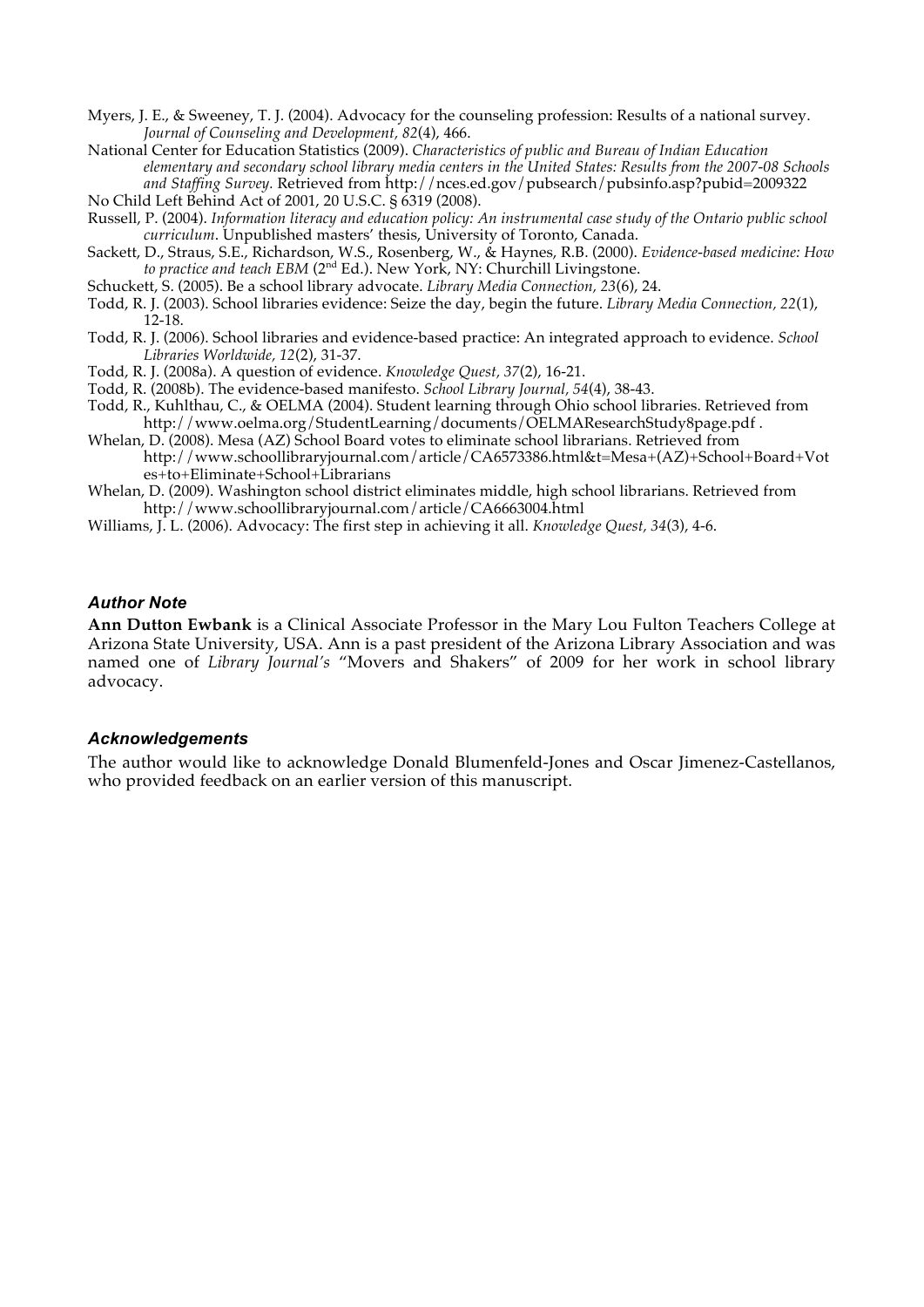### **Appendix**

### **National Survey on School Library Advocacy Behaviors**

### **1. What is your employment position?**

Building-level school librarian

School librarian supervisor (district -level)

School librarian educator/professor

School library consultant

School library paraprofessional/technician/aide

Other (please specify)

### **2. How many years of experience do you have in the school library field?**

0-2 3-5 6-10 11-15

16-20

21-30

30+

### **3. What is your highest degree?**

Associate's

Bachelor's

Master's

Doctorate

No degree

### **4. Do you hold a credential or certification in school library media, as defined by your state?**

Yes

No

I don't know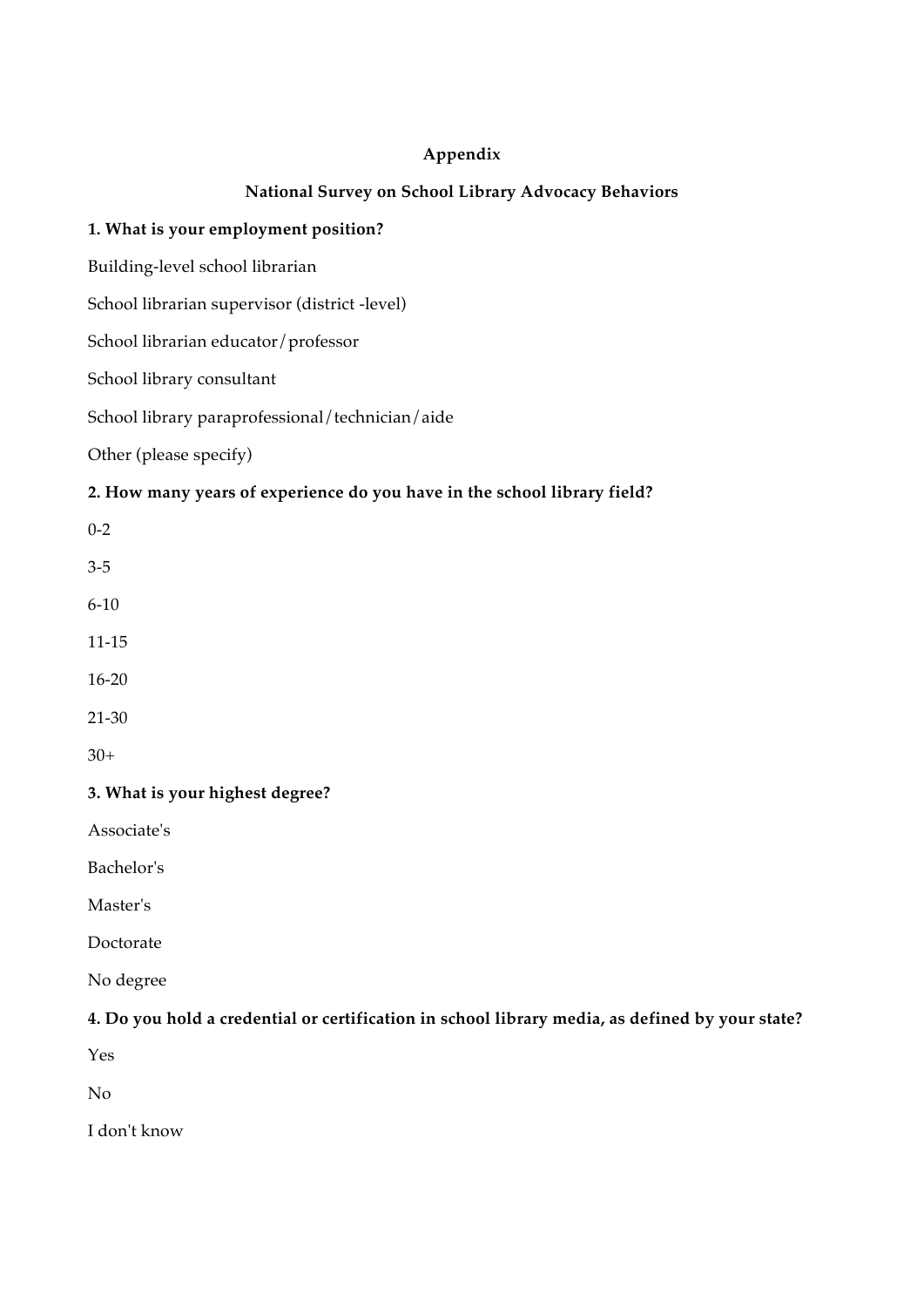### **5. Are you a member of your state, local, and/or national library association? Check all that apply.**

American Library Association (ALA)

American Association of School Librarians

Other ALA Division (ALSC, YALSA, etc.)

State library or school media association

Local library or school media association

I don't belong to a library association

**6. In the past three years, have you been involved in a situation where school library positions or funding has been threatened, reduced, or eliminated?**

Yes

 $N<sub>0</sub>$ 

I don't know

Optional-provide the context of your situation here.

### **7. In the past three years, have you been involved in any of the following school library**

### **advocacy activities?**

Committee/volunteer work in library association or other groups

Read/distributed literature or information on school library advocacy

Attended library legislative days or other organized events to influence decision-makers

Speaking at a committee or board hearing

Provided comments to decision makers, through phone calls, faxes, emails, or letters

Encouraged others to write/speak to decision makers

Participated in a demonstration/rally

Organized a demonstration/rally

I have not been involved in advocacy efforts in the past three years.

Other (please specify)

**8. If you have been involved in school library advocacy efforts in the past three years, please rate your level of success.**

Highly successful

Moderately successful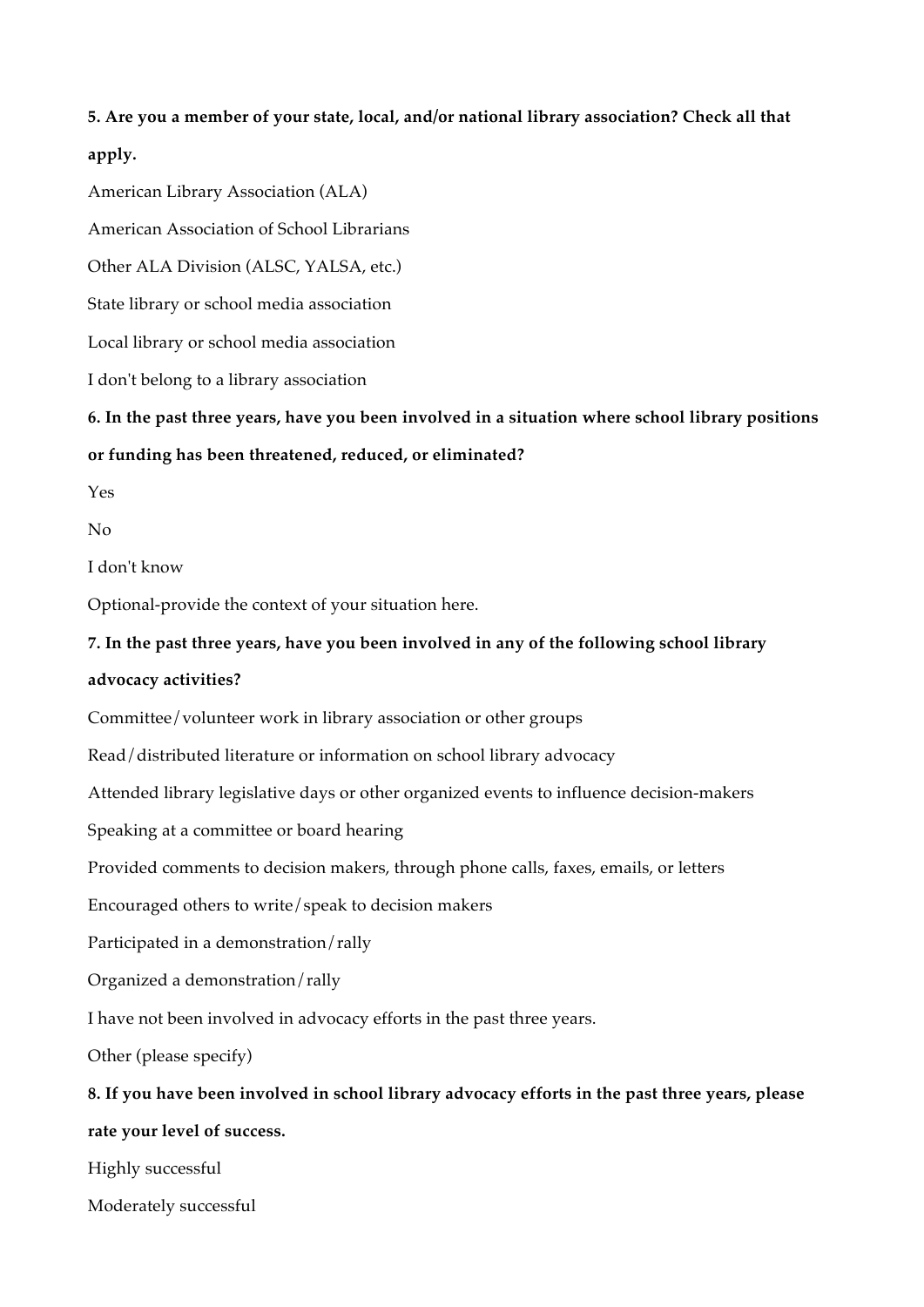Not very successful

I haven't participated in advocacy efforts

Please provide any comments about your advocacy efforts (optional).

### **10. What are the current advocacy needs for the school library profession? Check all that apply.**

Improve the public and professional image of school librarians

Publicize the services school libraries and librarians provide

Pursue legislative action on behalf of jobs for school librarians

Assure that school librarians have equal access to employment with other education professionals

Develop a common definition/identity for school librarians

Hire paid staff/consultants to advocate for school librarians

I don't know/am unsure

Other (please specify)

### **11. What resources are currently available for your advocacy efforts? Check all that apply.**

Committees/volunteers

Coalitions with other educational groups

Government relations/lobbying staff

Paid library association staff

Funding

**Consultants** 

Professional Associations

Advocacy Training

Advocacy Toolkits or Information Kits

I am not involved in advocacy efforts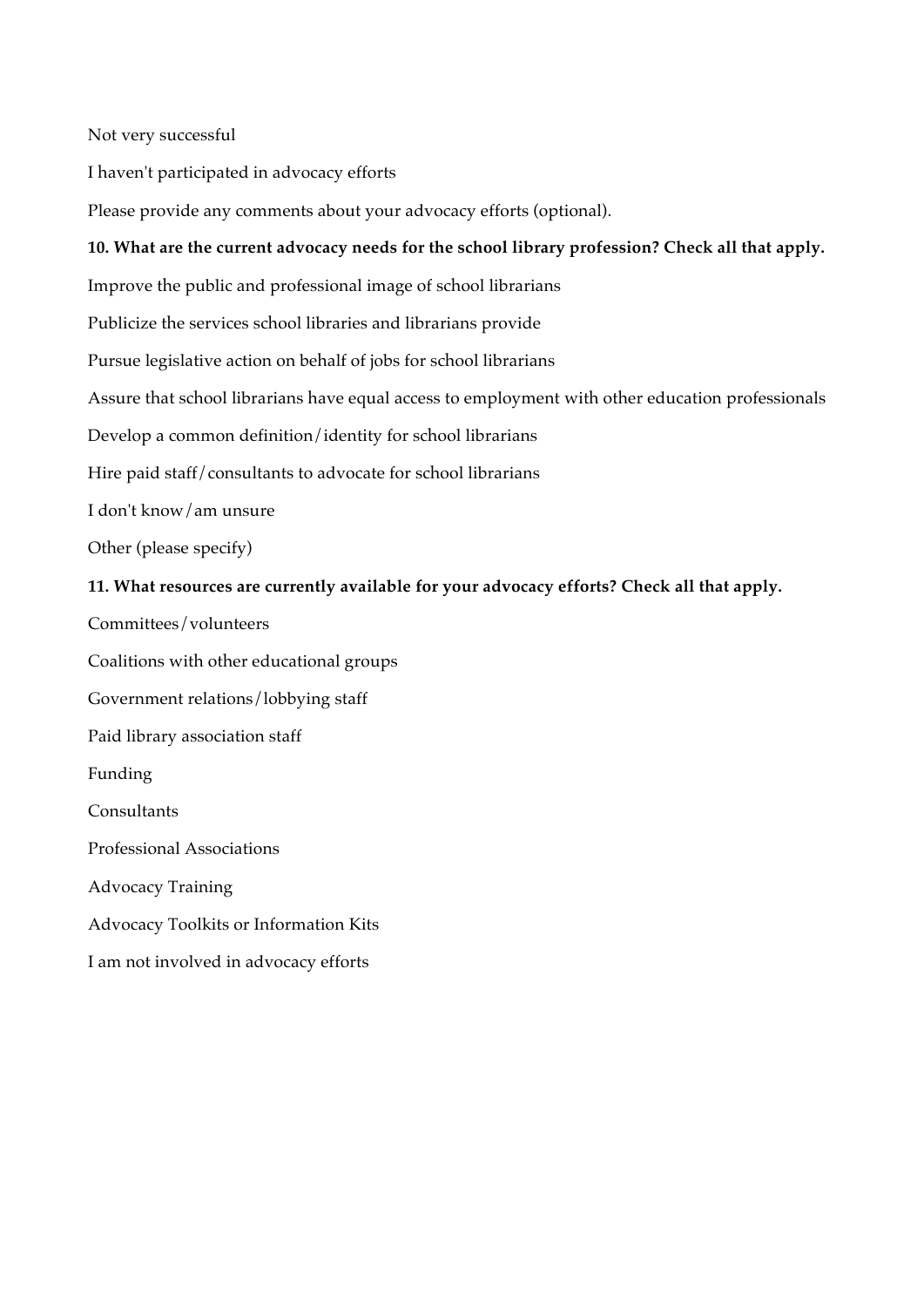### **12. What are the current obstacles to school library advocacy? Check all that apply.**

- Lack of advocacy training Opposition by other organizations Little interest in advocacy Not a priority Lack of leadership Not having a toolkit/information packet Not enough money I'm not sure/don't know Lack of awareness Resistance by public decision-makers Lack of collaboration Inadequate resources Lack of time I don't know/am unsure Other (please specify) **13. How important is school library advocacy to the future of the profession?** Very important Moderately important
- Not important